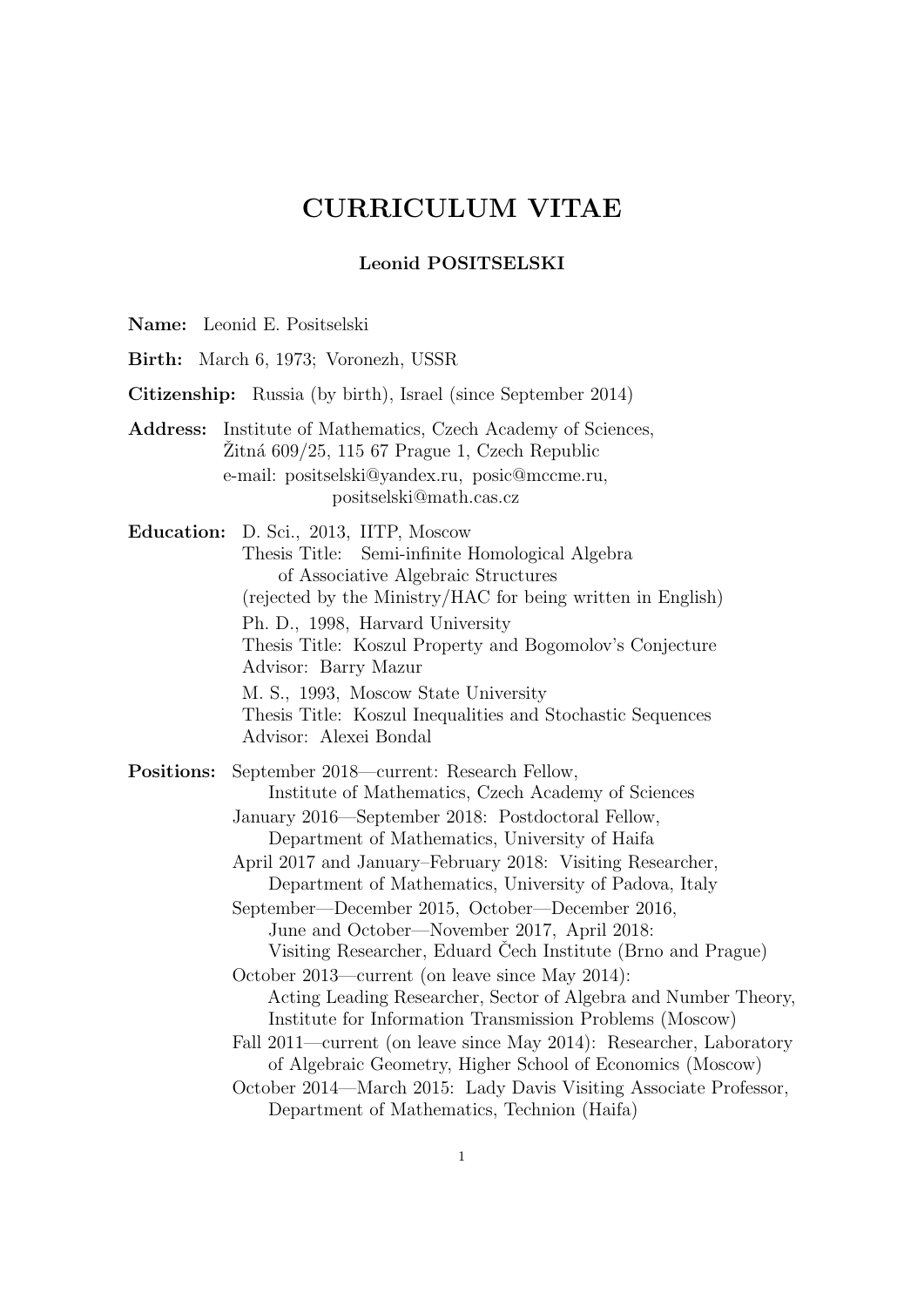- June—September 2014: Visitor, Department of Mathematics, Ben Gurion University of the Negev (Be'er Sheva)
- May—June 2014: Visitor, Department of Mathematics, Weizmann Institute of Science (Rehovot)
- Fall 2011—Fall 2014: Associate Professor, Faculty of Mathematics, Higher School of Economics (Moscow)
- March—April 2009: Visitor, Institut des Hautes Etudes Scientifiques ´ (Bures-sur-Yvette, France)
- April 2008—October 2013: Senior Researcher, Sector of Algebra and Number Theory, Institute for Information Transmission Problems (Moscow)
- Fall 2002—Summer 2003: Visitor, Max-Planck-Institut für Mathematik (Bonn, Germany)
- Fall 2000—Summer 2002: Postdoctoral Fellow, European Postdoctoral Institute for Mathematical Sciences (Bures, Bonn, Rehovot, Stockholm, Moscow)
- Fall 1999—Summer 2000 and Fall 2003—Spring 2014: informally associated with Independent University of Moscow
- Fall 1998—Summer 1999: Member, Institute for Advanced Study (Princeton, USA)
- Fall 1995—Summer 1998: Graduate Student, Harvard University (Cambridge, Mass., USA)
- Fall 1994: Visiting Scholar, Harvard University
- Research Areas: Homological Algebra, Koszul Duality, Semi-Infinite Cohomology, Comodule-Contramodule Correspondence, MGM Duality, Matrix Factorizations, Galois Cohomology, Theory of Motives, Tilting Theory, Commutative Algebra, Algebraic Geometry, Algebraic K-Theory, Representation Theory
- Awards: Alfred P. Sloan Doctoral Dissertation Fellowship, 1997–98 Pierre Deligne Contest Award and Scholarship, 2008–10 Simons Contest (for Pierre Deligne and Dynasty Foundation Contest winners of the past years) Grant Award, 2011 Czech Science Foundation grant 20-13778S (as a coapplicant), 2020–2022.
- Invited Lectures: Special Colloquium, University of California at San Diego, November 1994.

Fifth Annual Great Lakes K-theory Conference, Urbana, Illinois, March 1999. Meeting on Algebraic K-theory, Oberwolfach, Germany,

September—October 1999.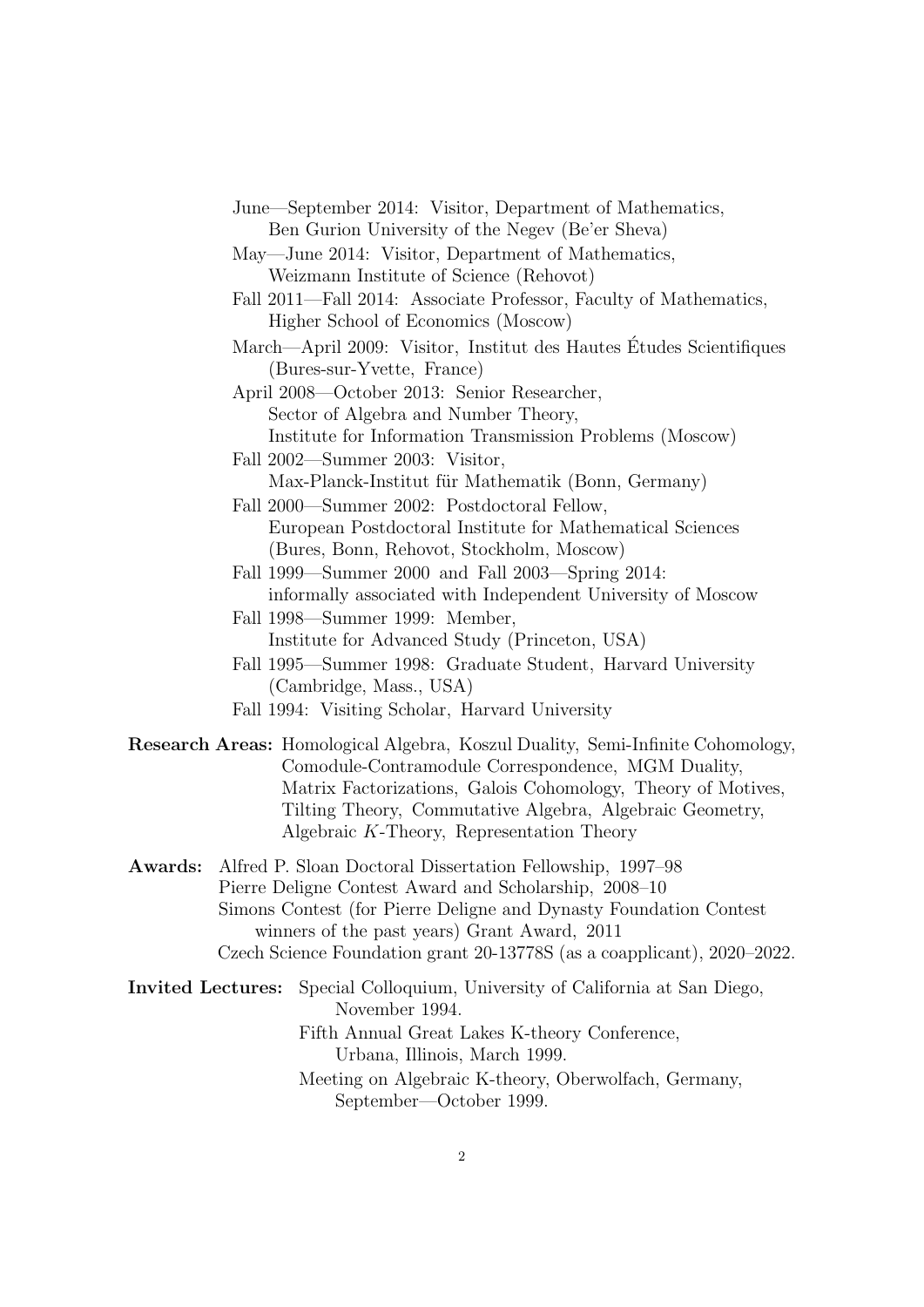Conference on Quadratic Algebras in honor of Prof. Jan-Erik Roos, Stockholm, October 2000. ESI program on Mathematical aspects of String Theory, Vienna, September 2001. Conference of Pierre Deligne and Dynasty Foundation Competitions Winners, Moscow, January 2009. Algebra Seminar, Institut Henri Poincar´e, Paris, April 2009. Special Session on Algebras and Coalgebras, First International Conference on Mathematics and Statistics, American University of Sharjah, UAE, March 2010. International Conference on Algebra and Geometry, Yekaterinburg, Russia, August 2011. Workshop on Derived Categories in Algebraic Geometry, Moscow, September 2011. Bielefeld Representation Theory Seminar, August 2012. Kyiv Mathematical Colloquium, Ukraine, January 2014. Conference on Mirror Symmetry and Spin Curves, Cortona, Italy, April 2014. "Some Trends in Algebra", Prague, September 2015. ECI Colloquium, Prague, December 2015. Tel Aviv University Mathematics Colloquium, March 2016. Conference on noncommutative, derived and homotopical methods in geometry, Antwerp, September 2016. Ben Gurion University Algebraic Geometry and Number Theory Seminar, January 2017. Bar Ilan University Mathematics Colloquium, January 2017. Padova–Verona MALGA (Modules–Algebra–Rings) Seminar, Padova, April 2017, January 2018, and December 2019. University of Lancaster Mathematics Department Colloquium, February 2018. Workshop in Hangzhou, China, May 2018. International Conference on Representations of Algebras, Prague, August 2018 (section talk). Workshop "Categorical Methods in Algebra and Topology", Joint Meeting of the Czech, Slovenian, Austrian, Slovak, and Catalan Mathematical Societies, Bratislava, September 2018. Conference "Two weeks of silting", Stuttgart, August 2019.

Teaching Experience: Informal teaching in Moscow in the beginning of 1990's Course assistantships at Harvard University in 1996–97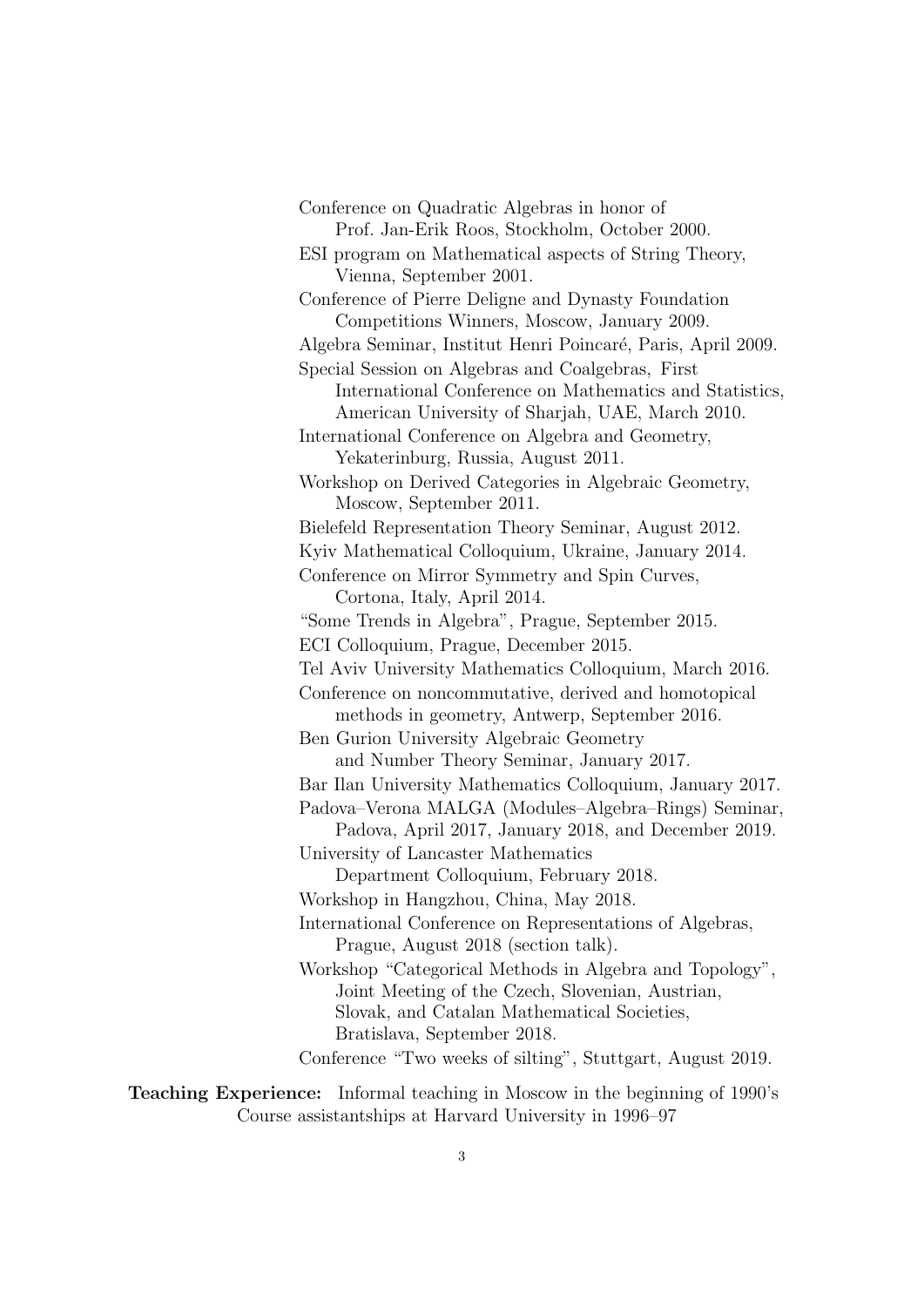Graduate courses at the Independent University of Moscow in 1999, 2003–04, 2008, 2011 Internet mini-course organized by PDMI RAS' Fizmatclub in 2009 Summer School mini-courses in Yekaterinburg, 2011, and Sevastopol, 2012 Regular teaching at HSE Mathematics Faculty between Fall 2011—Spring 2014 Graduate course at the University of Padova, January 2018 Graduate course at the University of Padova, November–December 2019.

Service: Reviewer for Functional Analysis and its Applications,

Journal of the American Mathematical Society, International Mathematics Research Notices/Papers, Journal of Pure and Applied Algebra, Moscow Mathematical Journal, Mathematical Notes, Mathematische Annalen, Mathematical Research Letters, Selecta Mathematica (New Series), Journal of Algebra, Theory and Appl. of Categories, Compositio Mathematica, Communicat. in Algebra, Journ. of Algebra and its Appl., Proceedings of the London Math. Society, Applied Categorical Structures, Research in Math. Sciences.

## Publications:

- 1. Local Plücker formulas for a semisimple Lie group. Functional Analysis and its Appl. 25,  $\#4$ , p. 291–292, 1991.
- 2. Nonhomogeneous quadratic duality and curvature. Functional Analysis and its Appl. 27,  $\#3$ , p. 197–204, 1993.
- 3. The relation between the Hilbert series of dual quadratic algebras does not imply Koszulity. Functional Analysis and its Appl. 29, #3, p. 213–217, 1995.
- 4. All strictly exceptional collections in  $\mathcal{D}_{\text{coh}}^b(\mathbb{P}^m)$  consist of vector bundles. Electronic preprint arXiv:alg-geom/9507014, 6 pp., 1995.
- 5. (with A. Vishik) Koszul duality and Galois cohomology. Math. Research Letters 2,  $\#6$ , p. 771–781, 1995.
- 6. Mixed Tate motives with finite coefficients and conjectures about the Galois groups of fields. Abstracts of talks at the conference "Algebraische K-theorie", Tagungsbericht 39/1999, September–October 1999, Oberwolfach, Germany, p. 8–9. Available from http://www.mfo.de/document/9939/ Report 39 99.ps or http://www.math.uiuc.edu/K-theory/0375/ .
- 7. (with R. Bezrukavnikov and A. Braverman) Gluing of abelian categories and differential operators on the basic affine space. Journ. de l'Institut de Mathématiques de Jussieu 1,  $\#4$ , p. 543–557, 2002.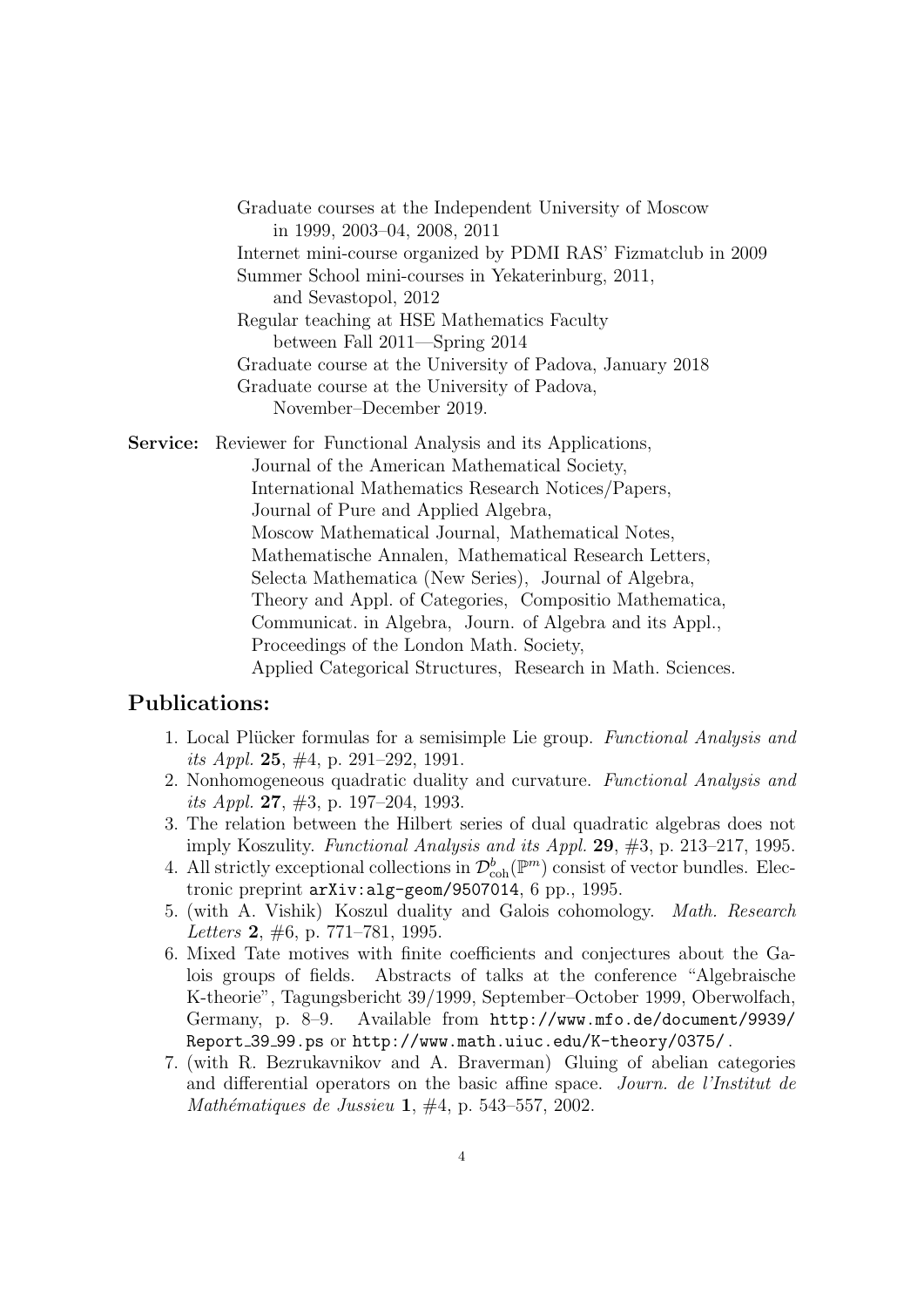- 8. Koszul property and Bogomolov's conjecture. International Math. Research Notices 2005, #31, p. 1901–1936, 2005.
- 9. (with A. Polishchuk) Quadratic Algebras. University Lecture Series, 37. American Mathematical Society, Providence, RI, 2005. xii+159 pp.
- 10. Galois cohomology of certain field extensions and the divisible case of Milnor– Kato conjecture. K-Theory 36, #1–2, p. 33–50, 2005.
- 11. (with R. Bezrukavnikov) On semi-infinite cohomology of finite-dimensional graded algebras. Compositio Math. **146**,  $\#2$ , p. 480–496, 2010.
- 12. Homological algebra of semimodules and semicontramodules: Semi-infinite homological algebra of associative algebraic structures. Appendices C–D in collaboration with D. Rumynin and S. Arkhipov. Monografie Matematyczne, vol. 70, Springer/Birkhäuser Basel, 2010. xxiv+349 pp.
- 13. Two kinds of derived categories, Koszul duality, and comodule-contramodule correspondence. Memoirs of the American Math. Society 212,  $\#996$ , 2011.  $vi+133$  pp.
- 14. Mixed Artin–Tate motives with finite coefficients. Moscow Math. Journ. 11, #2, p. 317–402, 2011.
- 15. (with A. Polishchuk) Hochschild (co)homology of the second kind I. Transactions of the American Math. Society **364**,  $\#10$ , p. 5311–5368, 2012.
- 16. The algebra of closed forms in a disk is Koszul. Functional Analysis and its Appl. 46, #3, p. 218–224, 2012.
- 17. Contraherent cosheaves. Electronic preprint arXiv:1209.2995 [math.CT], 257 pp., 2012–17.
- 18. Galois cohomology of a number field is Koszul. Journ. of Number Theory 145, p. 126–152, 2014.
- 19. (with A. I. Efimov) Coherent analogues of matrix factorizations and relative singularity categories. Algebra and Number Theory 9, #5, p. 1159–1292, 2015.
- 20. Artin–Tate motivic sheaves with finite coefficients over an algebraic variety. Proceedings of the London Math. Society 111,  $\#6$ , p. 1402–1430, 2015.
- 21. Noncommutative Kummer theory. Electronic preprint arXiv:1606.03880 [math.KT], 7 pp., 2016.
- 22. Dedualizing complexes and MGM duality. Journ. of Pure and Appl. Algebra 220, #12, p. 3866–3909, 2016.
- 23. Coherent rings, fp-injective modules, dualizing complexes, and covariant Serre–Grothendieck duality. Selecta Math. (New Ser.) 23, #2, p. 1279–1307, 2017.
- 24. (with J. Rosick´y) Covers, envelopes, and cotorsion theories in locally presentable abelian categories and contramodule categories. Journ. of Algebra 483, p. 83–128, 2017.
- 25. Koszulity of cohomology =  $K(\pi, 1)$ -ness + quasi-formality. Journ. of Algebra 483, p. 188–229, 2017.
- 26. Abelian right perpendicular subcategories in module categories. Electronic preprint arXiv:1705.04960 [math.CT], 57 pp., 2017–18.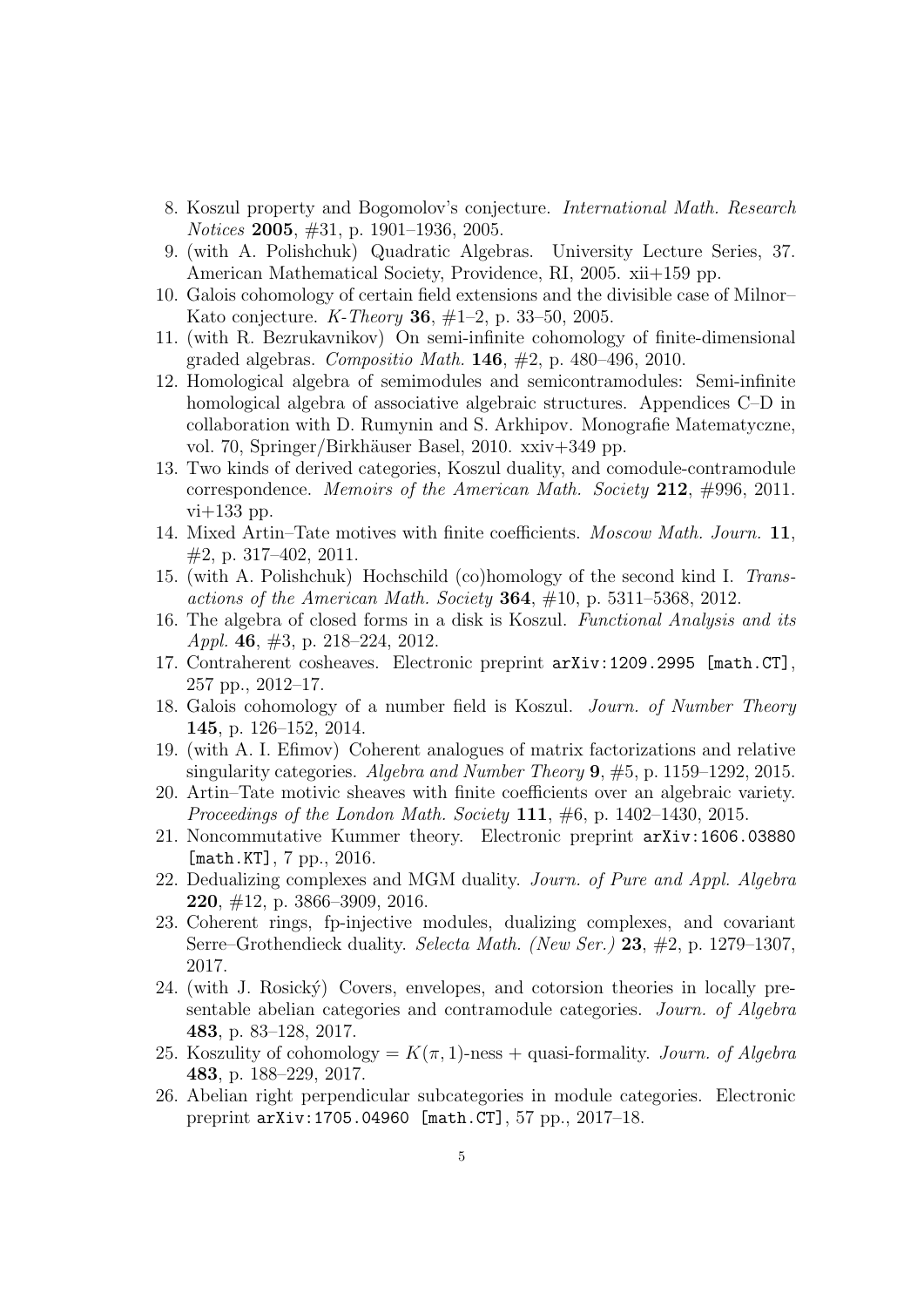- 27. Contraadjusted modules, contramodules, and reduced cotorsion modules. Moscow Math. Journ. 17, #3, p. 385–455, 2017.
- 28. Triangulated Matlis equivalence. Journ. of Algebra and its Appl. 17,  $\#4$ , article ID 1850067, 44 pp., 2018.
- 29. (with J. Rosický) Nearly locally presentable categories. Theory and Appl. of Categories 33, #10, p. 253–264, 2018.
- 30. Dedualizing complexes of bicomodules and MGM duality over coalgebras. Algebras and Represent. Theory 21,  $\#4$ , p. 737–767, 2018.
- 31. Categorical Bockstein sequences. Appl. Categorical Struct. 26, #6, p. 1211– 1263, 2018.
- 32. Weakly curved  $A_{\infty}$ -algebras over a topological local ring. Mémoires de la Société math. de France 159, 2018. vi $+206$  pp.
- $33.$  (with J. St'ov'icek) Exactness of direct limits for abelian categories with an injective cogenerator. Journ. of Pure and Appl. Algebra 223, #8, p. 3330– 3340, 2019.
- 34. (with A. Slávik) On strongly flat and weakly cotorsion modules. Math. Zeitschrift 291, #3–4, p. 831–875, 2019.
- 35. (with S. Bazzoni) S-almost perfect commutative rings. Journ. of Algebra 532, p. 323–356, 2019.
- 36. (with J. St'oviček)  $\infty$ -tilting theory. *Pacific Journ. of Math.* **301**, #1, p. 297– 334, 2019.
- 37. (with J. Adámek, A. Brooke-Taylor, T. Campion, and J. Rosický) Colimitdense subcategories. Commentationes Mathematicae Universitatis Carolinae 60, #4, p. 447–462, 2019.
- 38. Smooth duality and co-contra correspondence. Journ. of Lie Theory 30,  $\#1$ , p. 85–144, 2020.
- 39. Flat ring epimorphisms of countable type. *Glasgow Math. Journ.* 62,  $\#2$ , p. 383–439, 2020.
- 40. (with S. Bazzoni) Matlis category equivalences for a ring epimorphism. Journ. *of Pure and Appl. Algebra* 224,  $\#10$ , article ID 106398, 25 pp., 2020.
- 41. Pseudo-dualizing complexes and pseudo-derived categories. Rendiconti Seminario Matematico Univ. Padova 143, p. 153–225, 2020.
- 42. (with A. Slávik) Flat morphisms of finite presentation are very flat. Annali di Matematica Pura ed Applicata 199,  $#3$ , p. 875–924, 2020.
- 43. (with M. Lieberman, J. Rosick´y, and S. Vasey) Cofibrant generation of pure monomorphisms. Journ. of Algebra 560, p. 1297–1310, 2020.
- 44. Exact categories of topological vector spaces with linear topology. Electronic preprint arXiv:2012.15431 [math.CT], 70 pp., 2020–21.
- 45. (with J. St'oviček) The tilting-cotilting correspondence. *Internat. Math. Re*search Notices 2021,  $\#1$ , p. 189–274, 2021.
- 46. (with O. M. Schnürer) Unbounded derived categories of small and big modules: Is the natural functor fully faithful? Journ. of Pure and Appl. Algebra 225, #11, article ID 106722, 23 pp., 2021.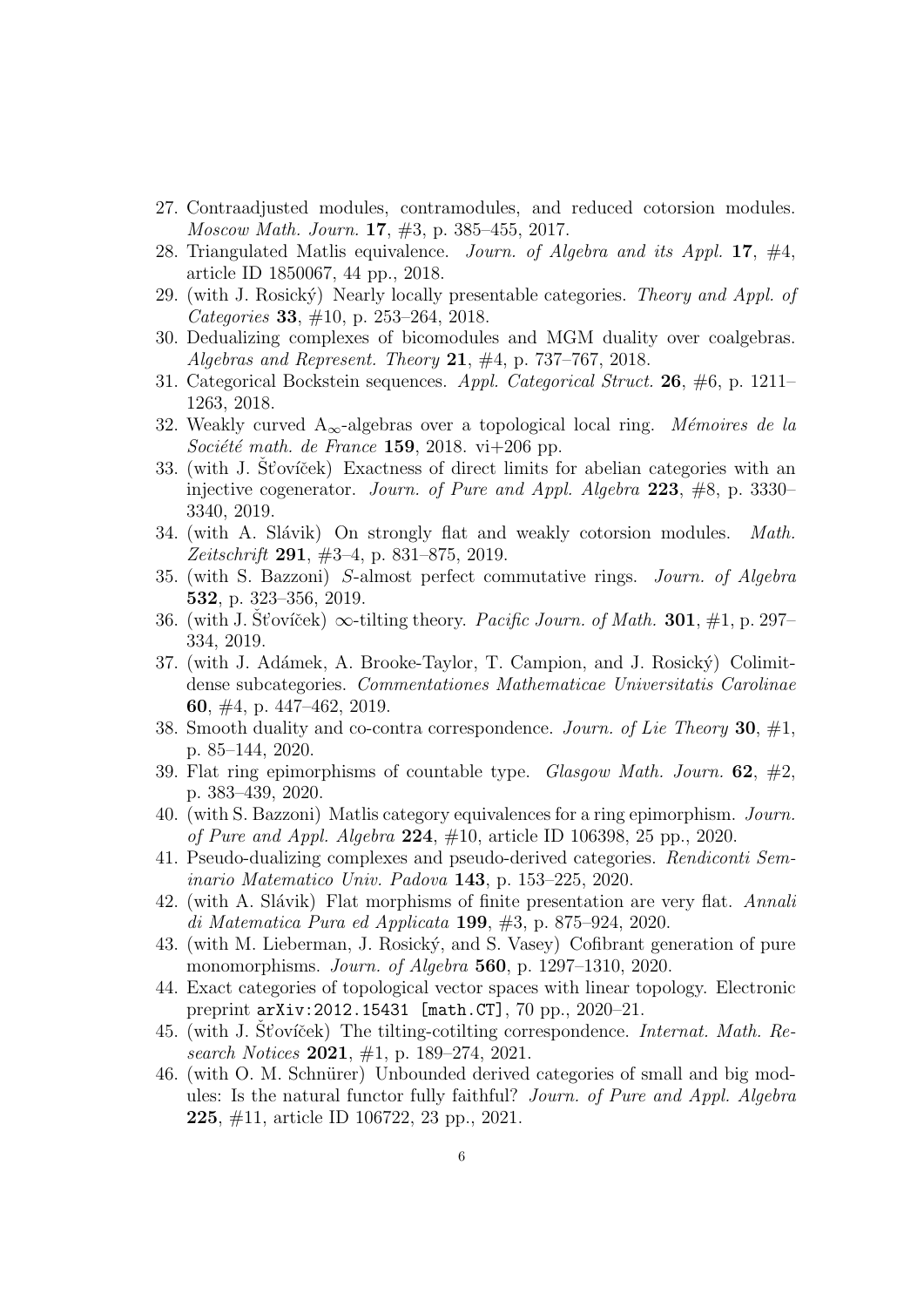- 47. (with S. Bazzoni) Covers and direct limits: a contramodule-based approach. Math. Zeitschrift 299, #1–2, p. 1–52, 2021.
- 48. Relative nonhomogeneous Koszul duality. Frontiers in Mathematics, Birkhäuser/Springer Nature, Cham, Switzerland, 2021. xxix+278 pp.
- 49. Contramodules. Confluentes Math. 13, #2, p. 93–182, 2021.
- 50. Remarks on derived complete modules and complexes. Electronic preprint  $arXiv: 2002.12331$  [math.AC], 40 pp., 2020–21. Accepted by *Math. Nach*richten in January 2021.
- 51. An explicit self-dual construction of complete cotorsion pairs in the relative context. Electronic preprint arXiv:2006.01778 [math.RA], 54 pp., 2020–21. Accepted by Rendiconti Semin. Matem. Univ. Padova in May 2021.
- 52. (with S. Bazzoni and J. St'ovíček) Projective covers of flat contramodules. Internat. Math. Research Notices, published online as Advance Article in September 2021, DOI:10.1093/imrn/rnab202, 38 pp.
- 53. Flat commutative ring epimorphisms of almost Krull dimension zero. Journ. of Algebra and its Appl., published as Online Ready in December 2021, DOI:10.1142/S0219498823500603, 18 pp.
- 54. (with J. St'oviček) Derived, coderived, and contraderived categories of locally presentable abelian categories. Journ. of Pure and Appl. Algebra 226, #4, article ID 106883, 39 pp., 2022.
- 55. Contramodules over pro-perfect topological rings. Forum Mathematicum 34, #1, p. 1–39, 2022.
- 56. Pseudo-dualizing complexes of bicomodules and pairs of t-structures. Applied Categorical Struct. 30, #2, p. 379–416, 2022.
- 57. (with P. Příhoda and J. Trlifaj) Closure properties of lim C. Journ. of Algebra 606, p. 30–103, 2022.
- 58. (with M. Hrbek and A. Slávik) Countably generated flat modules are quite flat. Journ. of Commutative Algebra 14,  $\#1$ , p. 37–54, 2022.
- 59. (with J. St'oviček) Topologically semisimple and topologically perfect topological rings. Publicacions Matemàtiques  $66, #2, p. 457–540, 2022$ .
- 60. Quasi-coherent torsion sheaves, the semiderived category, and the semitensor product: Semi-infinite algebraic geometry of quasi-coherent sheaves on ind-schemes. Electronic preprint arXiv:2104.05517 [math.AG], 185 pp., 2021–22.
- 61. Exact DG-categories and fully faithful triangulated inclusion functors. Electronic preprint arXiv:2110.08237 [math.CT], 148 pp., 2021–22.
- 62. (with J. St'ovíček) Topologically semiperfect topological rings. Electronic preprint arXiv:2201.03488 [math.RA], 35 pp., 2022.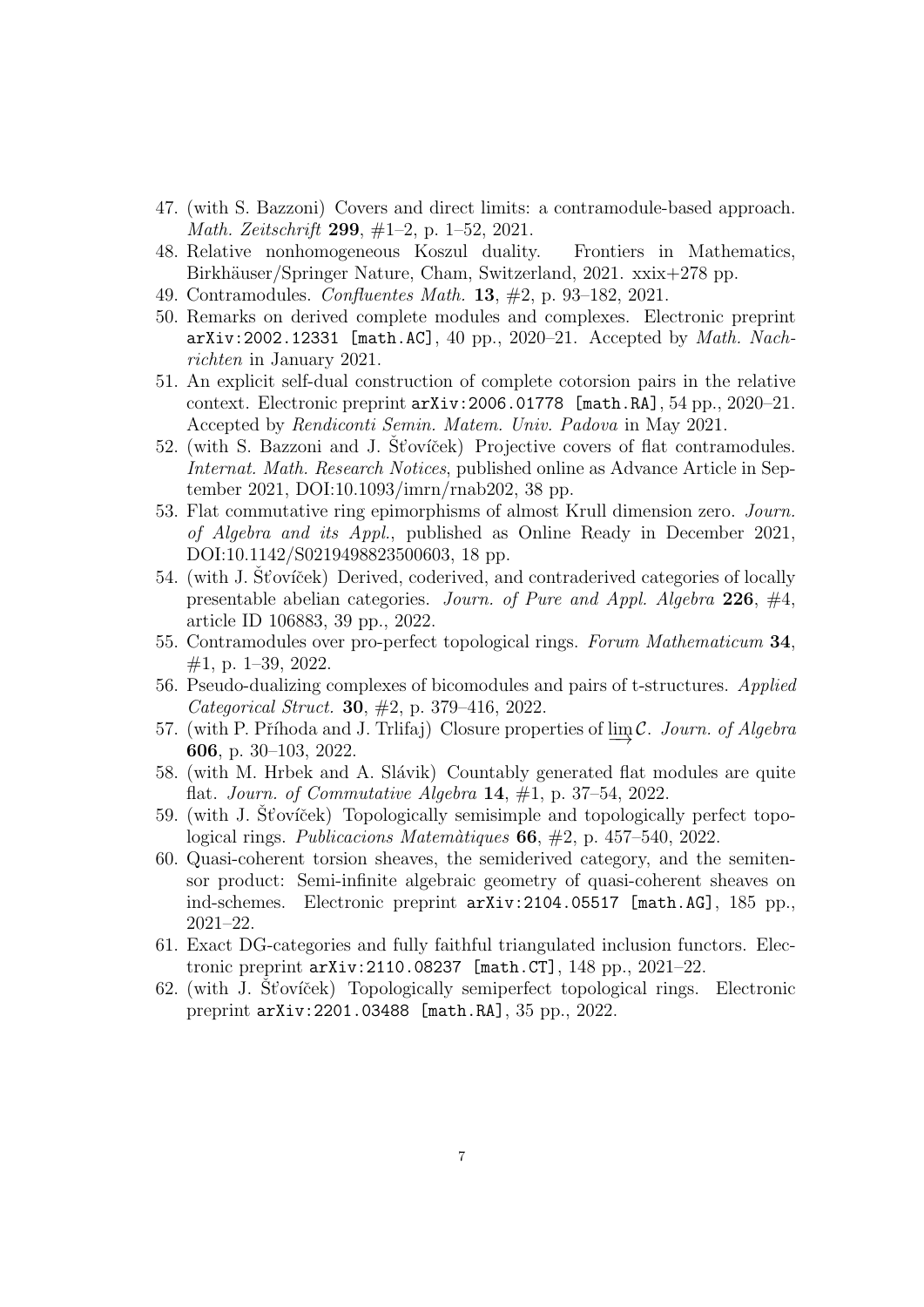### Research Summary (1990–2011):

1. Plücker formulas. The standard local Plücker formulas  $[23]$ <sup>1</sup> for a germ of holomorphic curve in  $\mathbb{CP}^N$  connect the (1,1)-forms corresponding to certain natural metrics on this germ of curve and their curvatures. The classical (global) Plücker formulas can be obtained from the local formulas by integration over the curve. In the paper  $[19]$ , A. Givental proposed a generalization of the local Plücker formulas to the case of a curve in the flag manifold of any complex semi-simple Lie group.

Namely, let F be the flag manifold of a such a group G of rank n. There is a natural *n*-dimensional tangent distribution  $\mathcal N$  on F corresponding to the direct sum of all simple negative root subspaces. Let  $C \subset F$  be a germ of holomorphic curve tangent to N. Consider the fundamental line bundles  $\mathcal{L}_i$  on F and the corresponding morphisms to projective spaces  $\pi_i: F \longrightarrow \mathbb{P}^{r_i}$ . Choose a maximal compact subgroup K in G. Let  $\phi_i$  be the Hermitian metric on C induced from the K-invariant Fubini–Studi metric on  $\mathbb{P}^{r_i}$  by means of  $\pi_i$  and let  $\theta_i$  be the curvature of  $\phi_i$ . Note that on a complex curve C both metrics and their curvatures can be considered as elements of the vector space  $\Omega^{1,1}(C)$  of smooth (1,1)-forms.

The local Plücker formulas conjectured by Givental have the form  $(\theta) = A(\phi)$ , where  $(\phi) = (\phi_i)_{i=1}^n$  is the vector of metrics,  $(\theta) = (\theta_i)_{i=1}^n$  is the vector of curvatures, and A is the Cartan matrix corresponding to G. (For  $G = SL(n, \mathbb{C})$  this gives the formulas from  $[23]$ .) I proved these generalized local Plücker formulas in my paper  $(1)$ .

2. Koszul algebras, deformations. A graded algebra  $A = A_0 \oplus A_1 \oplus A_2 \oplus \cdots$ over a field k with  $A_0 = \mathbb{k}$  is called quadratic if it is generated by  $A_1$  and defined by relations of degree 2. A graded algebra  $A$  is called Koszul [37, 4] if the only nonzero component of the graded vector space  $\mathrm{Ext}^i_A(\mathbb{k},\mathbb{k})$  is the one with the grading i for each  $i \geq 0$ ; any Koszul algebra is quadratic. The basic deformation property of Koszul algebras established in my book with A. Polishchuk (9) states that a deformation of a Koszul algebra in the class of quadratic algebras is flat provided that it is flat in the degrees 1, 2, and 3. This is a generalization of a result of V. Drinfeld [13].

In particular, it follows that there is only finite number of different Hilbert series  $h_A(q) = \sum (\dim A_i)q^i$  of Koszul algebras with dim  $A_1$  fixed. We also discuss other versions of this deformation principle. One of them applies to nonhomogeneous quadratic deformations of quadratic algebras; the corresponding result generalizes the classical Poincaré–Birkhoff–Witt theorem on the structure of universal enveloping algebras. Another result of this kind concerns the properties of bases in quadratic algebras formed of monomials over a base in the generator space. (The latter is in fact a particular case of the Diamond Lemma.)

3. Nonhomogeneous quadratic duality. The category of quadratic algebras is self-dual: to a quadratic algebra A with the space of generators  $A_1 = V$  and the space of relations  $R \subset V^{\otimes 2}$  one can assign the quadratic algebra  $A^!$  with the dual space of generators  $A_1^! = V^*$  and the space of relations  $R^{\perp} \subset V^{* \otimes 2}$ . In the paper (2) and the

<sup>&</sup>lt;sup>1</sup>References in square brackets refer to the list of References below; the ones in round brackets refer to the Publication list above. The boldfaced references point to subsections of this Summary.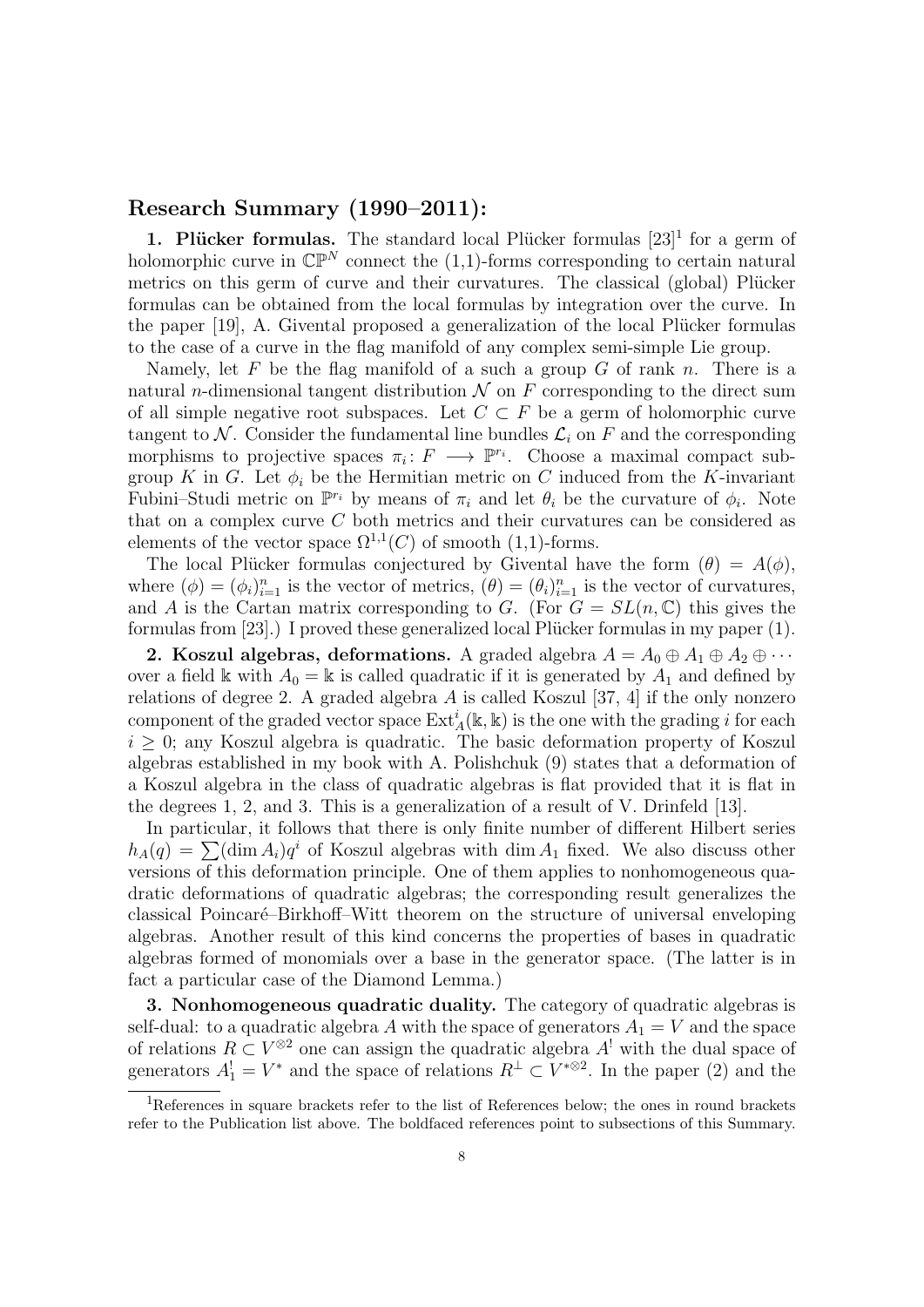book (9) we discuss the extension of this duality to algebras with nonhomogeneous quadratic relations (like the universal enveloping algebras).

A nonhomogeneous Koszul algebra can be defined as an algebra A with an increasing filtration F such that the graded algebra  $gr_F A$  is Koszul. In (2) I construct a duality between the category of nonhomogeneous Koszul algebras and the category of Koszul algebras B endowed with a derivation d of degree  $+1$  and an element  $h \in B_2$ satisfying the equations  $d^2 = [h, \cdot]$  and  $d(h) = 0$  and defined up to the transformation  $(d, h) \longrightarrow (d + [\alpha, \cdot], h + d\alpha + \alpha^2)$ , where  $\alpha \in B_1$ . These formulas remind of the formal properties of the curvature of a vector bundle with respect to the choice of a connection; so graded algebras with such a structure are called curved DG-algebras, or CDG-algebras. I also define the corresponding analogues of the Chern classes.

4. Koszul algebras and probability. The dimensions of the graded components of Koszul algebras are algebraically independent, but satisfy a huge family of polynomial inequalities (generalizing the classical Golod–Shafarevich inequalities). Namely, let  $a_i = \dim A_i$ ; then for a Koszul algebra A one has:

$$
a_i \ge 0; \quad a_i a_j - a_{i+j} \ge 0; \quad a_i a_j a_k - a_{i+j} a_k - a_i a_{j+k} + a_{i+j+k} \ge 0;
$$
  

$$
a_i a_j a_k a_l - a_{i+j} a_k a_l - a_i a_{j+k} a_l - a_i a_j a_{k+l} + a_{i+j+k} a_l + a_{i+j} a_{k+l} + a_i a_{j+k+l}
$$
  

$$
-a_{i+j+k+l} \ge 0;
$$

and so on. This family of inequalities has a very nice probabilistic interpretation. Namely, the inequalities mean that starting from a Koszul algebra one can construct a stationary stochastic 0-1 sequence with the so-called "one-dependence" property. A random sequence  $\ldots, \xi_{-1}, \xi_0, \xi_1, \xi_2, \ldots$  is called one-dependent if for any integer n the collection of random variables  $(\ldots, \xi_{n-2}, \xi_{n-1})$  is independent from the collection  $(\xi_{n+1}, \xi_{n+2}, \dots)$ . Such stochastic sequences were studied lately by probabilists in [1, 17, 43]. This work of mine is included in the book (9).

**5. Koszul algebras, counterexample.** The Hilbert series  $h_A(q) = \sum (\dim A_i)q^i$ and  $h_{A}(q)$  of quadratic dual Koszul algebras A and  $A^!$  (see 3) satisfy the identity  $h_A(q)h_{A}(q) = 1$ . It was an open question for a long time if any quadratic algebra A satisfying this identify is Koszul [2, 4]. Counterexamples were found independently (and in completely different ways) by me (3) and J.-E. Roos [39]. My construction is based on the properties of Koszul algebras with respect to the operation of Segre product  $A \circ B = \bigoplus A_i \otimes B_i$  and the quadratic dual operation  $A \bullet B$  invented in [32].

**6. Exceptional collections.** A collection of objects  $E_1, \ldots, E_n$  in a k-linear triangulated category  $\mathcal D$  is called exceptional if one has  $\text{Hom}(E_i, E_j[*]) = 0$  for  $i > j$ and  $\text{Hom}(E_i, E_i[\ast]) = \mathbb{k}$ . And exceptional collection is called strictly exceptional if  $\text{Hom}(E_i, E_j[s]) = 0$  unless  $s = 0$  for any i and j. Exceptional collections in the derived categories of coherent sheaves on algebraic varieties were studied by Rudakov, Gorodentsev, Kapranov, Bondal [21, 22, 9, 10] and others.

In (4), I show that any strictly exceptional collection generating the derived category of coherent sheaves on a smooth projective variety with  $\text{rk } K_0(X) = \dim X + 1$ (such as a projective space or an odd-dimensional quadric) consists of locally free sheaves (not complexes) up to a common shift. The condition  $\text{rk } K_0(X) = \dim X + 1$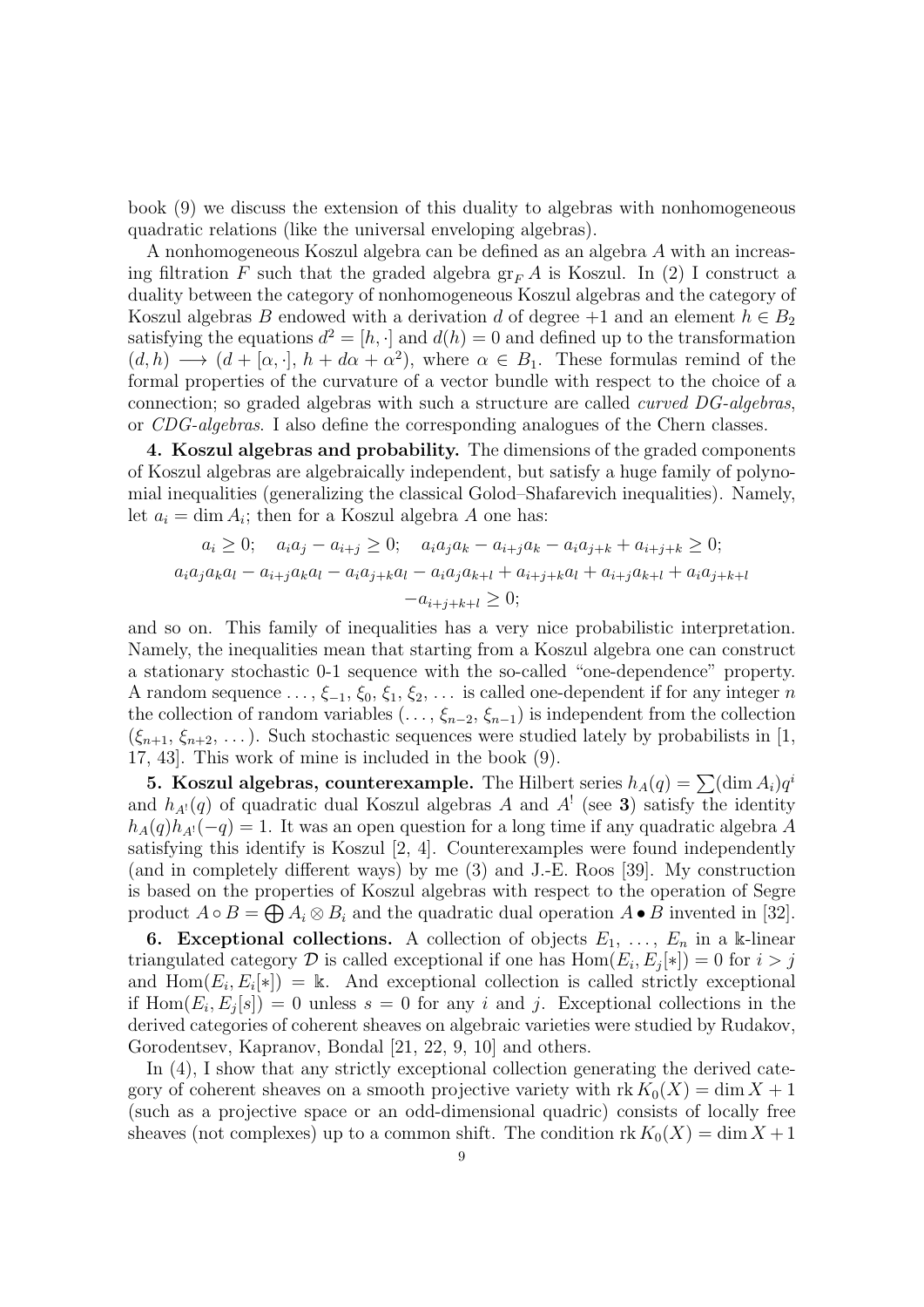seems to be necessary, since otherwise the desired class of exceptional collections is not preserved by mutations.

7. Galois cohomology and Koszulity. Let  $l$  be a prime number,  $F$  be a field containing a primitive *l*-root of unity, and  $G_F = \text{Gal}(\overline{F}/F)$  be the Galois group of F. Then there is a homomorphism  $K^{\tilde{M}}_*(F)/l \longrightarrow H^*(G_F, \mathbb{Z}/l)$ , called the norm residue homomorphism, from the Milnor K-theory ring of the field  $F$  modulo  $l$  to the Galois cohomology ring. The famous Milnor–Kato conjecture [34, 26] (known also as the Bloch–Kato conjecture) claims that it is an isomorphism. A complete proof of that was recently obtained by by V. Voevodsky, M. Rost, et. al. [44].

In my joint paper with A. Vishik (5) we show that the whole conjecture follows from its (mostly long known due to Merkurjev–Suslin and Rost) low-degree part provided that the Milnor K-theory algebra  $K^{\mathcal{M}}_*(F)/l$  is Koszul. Namely, it is enough to consider the case when the Galois group is a pro-l-group. Let  $G$  be pro-l-group and  $H = H^*(G, \mathbb{Z}/l)$  be its cohomology algebra. Assume that  $H^2$  is multiplicatively generated by  $H<sup>1</sup>$ , there are no nontrivial cubic relations in  $H<sup>3</sup>$ , and the "quadratic part" of the algebra  $H$  is Koszul. Then we prove that the algebra  $H$  is quadratic.

This is true for the cohomology of an arbitrary pro-nilpotent algebra (or nilpotent coalgebra). This result is yet another version of the basic deformation property of Koszul algebras, this time applied to nonhomogeneous relations with terms of the degrees  $2, 3, 4, 5, \ldots$  (see 2).

8. Noncommutative gluing. In the paper [27], D. Kazhdan and G. Laumon constructed certain abelian categories of importance in the representation theory. The categories are obtained by gluing together several copies of the categories of perverse sheaves on the principal affine space of a semi-simple Lie group. The gluing procedure they used is a "noncommutative" analogue of the one that recovers the category of coherent sheaves on a variety covered with a set of open subvarieties from the categories of sheaves on the open pieces. This kind of construction was also studied by A. Rosenberg [40] in the context of Noncommutative Algebraic Geometry.

In order to be able to define certain Euler characteristics, Kazhdan and Laumon had to make a conjecture that their category has a finite homological dimension. Because of the above analogy, it was expected for a long time that the gluing procedure should preserve the finite homological dimension property in general. In the end of 1996, A. Polishchuk and I finally found that this is not true. Moreover, even the localization does not always preserve finite homological dimension in the noncommutative case (7). On the other hand, we were able to prove [36] that each individual Ext-space in the Kazhdan–Laumon category is finite-dimensional, which was also conjectured in [27].

9. Bogomolov's conjecture and Koszulity. It is expected that the absolute Galois groups of fields  $G_F = \text{Gal}(\overline{F}/F)$  should have very special homological properties, the statement of the Milnor–Kato conjecture (see 7) being only a part of them. In particular, a conjecture of F. Bogomolov [8] claims that the commutator subgroup of the maximal quotient pro-l-group of  $G_F$  should be a free pro-l-group for any prime l and any field  $F$  containing an algebraically closed subfield. In the paper  $(8)$  (which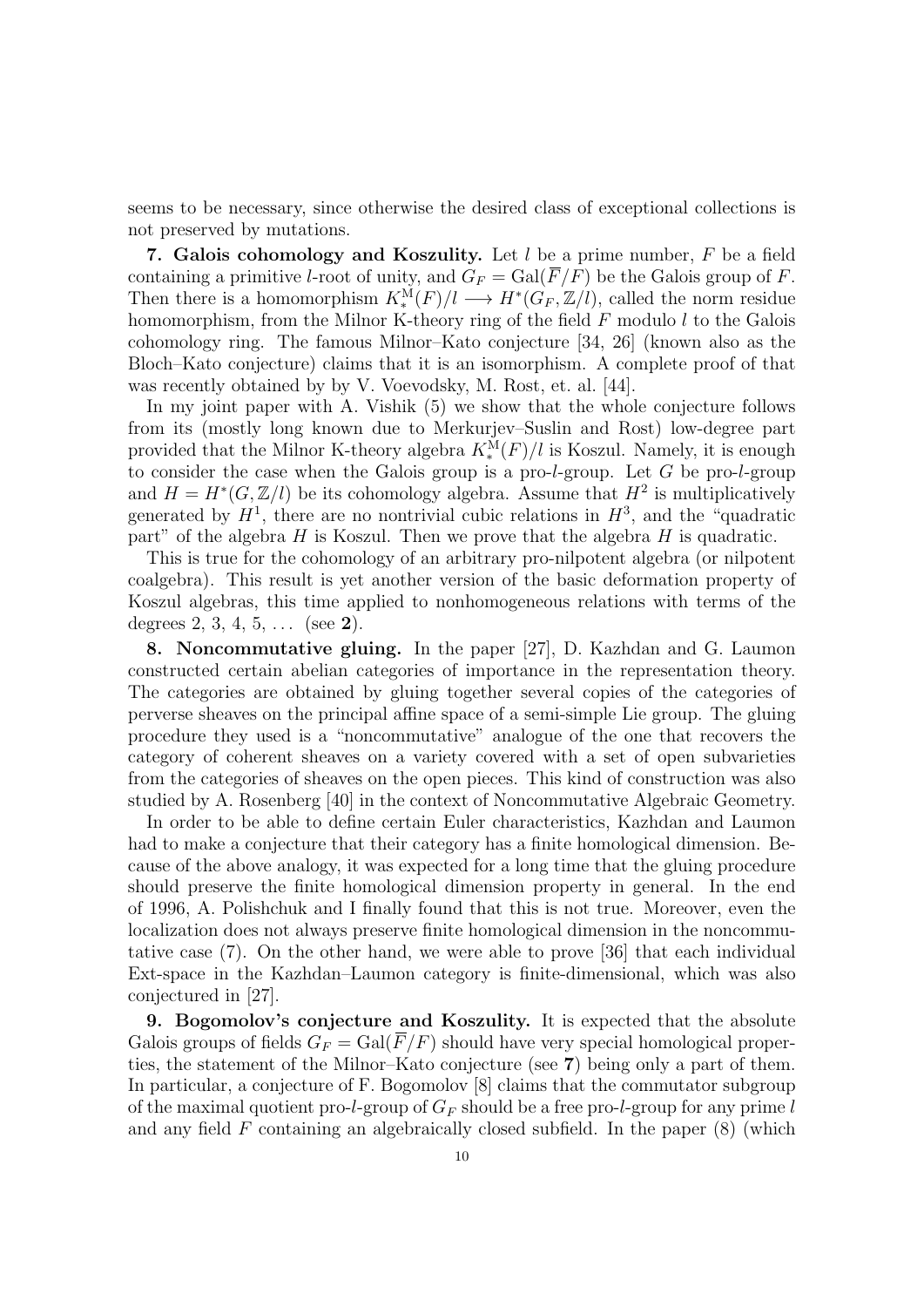is an enhanced version of my Ph. D. thesis) I propose an extension of Bogomolov's conjecture to arbitrary fields.

First of all, I present counterexamples showing that the algebraically closed subfield condition cannot be simply dropped. However, it seems to be OK to replace it with the weaker condition that  $F$  contains the roots of unity of orders  $l^n$  for all  $n$ . For arbitrary fields, the conjecture is formulated as follows. Let  $R_l(F)$  denote the field obtained by adjoining to  $F$  all roots of orders  $l^n$ , for all  $n$ , from all elements of  $F$ . The strong version of the conjecture claims that the Sylow pro-l-subgroup of the absolute Galois group of  $R_l(F)$  is a free pro-*l*-group. The weaker version, closer to the original Bogomolov's conjecture, states that the maximal quotient pro-l-subgroup of the same absolute Galois group is a free pro-l-group.

In the paper (8), I propose a hypothesis about the Milnor K-theory ring of a field which implies both the Milnor–Kato and extended Bogomolov's conjecture (weaker version). Here I assume that the field  $F$  contains a primitive l-root of unity if l is odd, and contains a square root of  $-1$  if  $l = 2$ . The hypothesis says that the ideal  $J_l(F)$  generated by the Steinberg symbols in the exterior algebra  $\bigwedge_{\mathbb{Z}/l}^*(F^*/F^{*l})$  (i. e., the kernel of the map from the exterior algebra to the Milnor algebra modulo l) should be a Koszul module over the exterior algebra. I also notice that the analogous condition on the ideal  $J_{\mathbb{Q}}(F)$  generated by the Steinberg symbols in the exterior algebra with rational coefficients of a field  $F$  of finite characteristic is equivalent to the combination of Goncharov's conjecture that the subalgebra  $L_{\geq 2}(F)$  of the graded pro-Lie algebra  $L(F)$  describing the category of mixed Tate motives over F with rational coefficients is a free pro-Lie algebra [20] with a corollary to a well-known Beilinson– Parshin conjecture [18] saying that the Milnor algebra with rational coefficients of a field of finite characteristic is a Koszul algebra.

10. Tate motives with finite coefficients. The Beilinson–Lichtenbaum conjecture [3, 31, 42] describes the Ext-spaces between the Tate motives with torsion coefficients  $\mathbb{Z}/m(i)$  in terms of the Galois cohomology of the basic field F. In view of this conjecture, it is natural to expect that the category of mixed Tate motives with torsion coefficients should also admit a description in terms of the Galois group; such a problem was posed by A. Beilinson in [3]. The following results, announced in my conference talk (6), are conditional modulo the Beilinson–Lichtenbaum conjecture. Their generatizations to Artin–Tate motives were published in (14).

Unlike for the rational coefficients, in the torsion coefficient case the category of all the successive extensions of the Tate objects is never abelian. However, it is has a canonical structure of an exact category in Quillen's sense; so one can define the Extspaces with respect to this category. Furthermore, I show that this exact category is equivalent to the category of filtered  $G_F$ -modules  $(M, V)$  over  $\mathbb{Z}/m$  such that the quotient modules  $\operatorname{gr}^i_V M$  are direct sums of the cyclotomic modules  $\mu_m^{\otimes i}$ .

The next natural question is whether the Ext-spaces between the Tate objects computed in this exact category are isomorphic to those in the triangulated category of motives, i. e., those predicted by the Beilinson–Lichtenbaum conjectures. Assuming that  $F$  contains the  $m$ -roots of unity, I prove that the Ext-spaces coincide if and only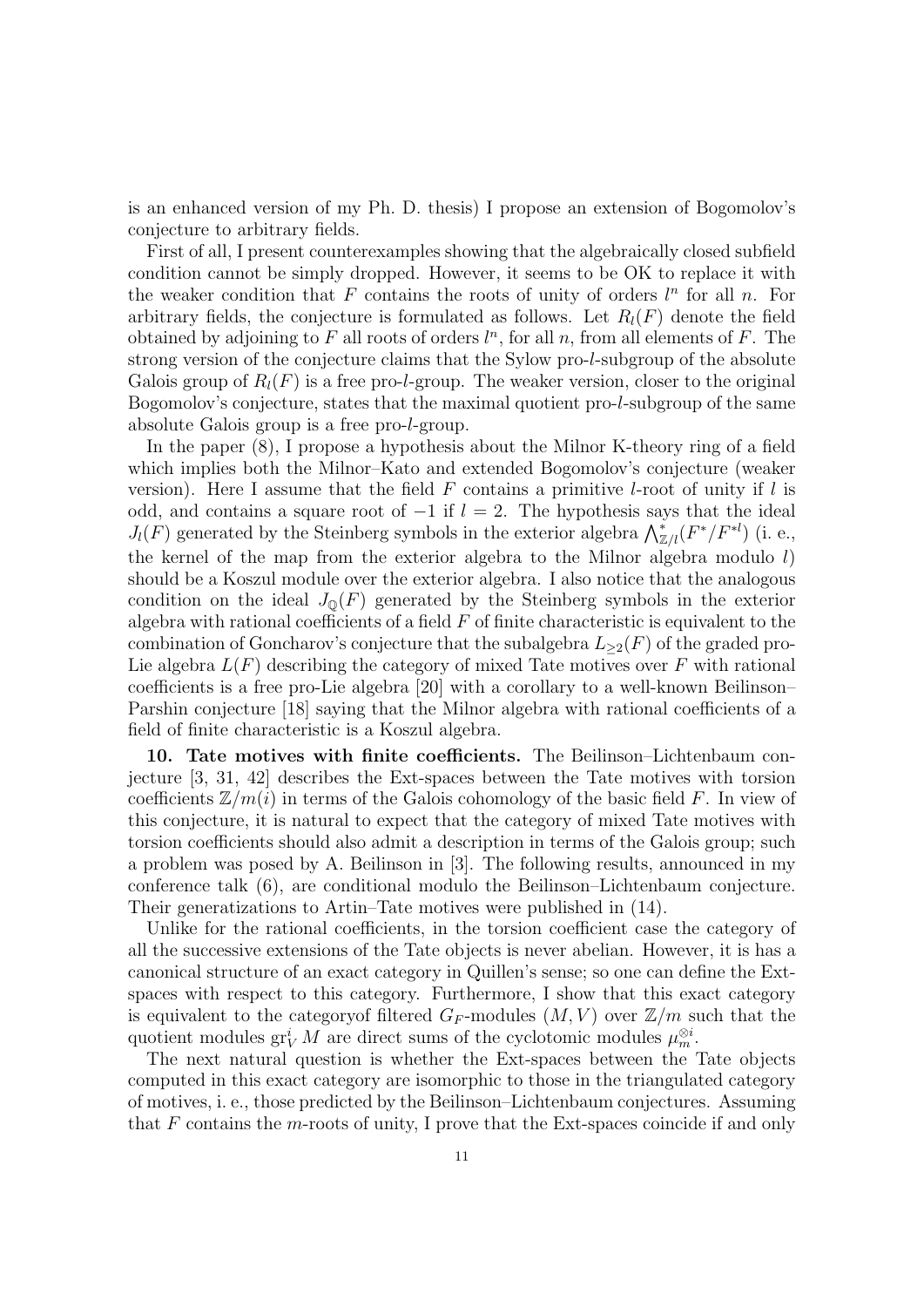if the Galois cohomology algebra  $H^*(G_F, \mathbb{Z}/l)$ , where  $m = l^r$ , is Koszul (cf. 7). If this is the case, then the triangulated category of Tate motives is equivalent to the derived category of the above exact category of filtered modules.

11. Koszulity and triangulated categories. Using the techniques of exact categories of filtered objects developed for the study of motives with torsion coefficients, I was able to prove the following very general result. Let E be the heart of a t-structure on a triangulated category D. Assume that any object of E is a finite extension of irreducibles (has a finite length). Then if the Ext-algebra of the set of all irreducible objects of E defined in the category D is Koszul, then the Ext-spaces between the objects of E computed in the abelian category E are the same as in D. This is a corollary of a result generalizing the main theorem of (5) from nilpotent coalgebras to "nilpotent" abelian categories (14, Section 8).

12. Milnor–Kato conjecture for  $l > 2$  in the divisible case. The following result is the first step of Voevodsky's proof of the Milnor–Kato conjecture for  $l = 2$ : if a field F has no extensions of degree prime to l and  $K_n^{\mathcal{M}}(F)/l = 0$ , and if the Milnor–Kato conjecture is true in the degree  $n-1$ , then  $H^{n}(G_F, \mathbb{Z}/l) = 0$ .

Voevodsky proves this for any l, but the argument for  $l > 2$  is much more complicated, using the results on motivic cohomology from [42]. In (10), I present a shorter and clearer elemenary version of his reasoning, not using the notion of motivic cohomology at all. This method also provides a proof of the exact sequence of Galois cohomology in an arbitrary cyclic field extension conjectured by Bloch and Kato [6] and the exact sequence for a biquadratic field extension conjectured by Merkurjev– Tignol [33] and Kahn [25]. In addition, I obtain exact sequences of Galois cohomology for dihedral field extensions.

Besides, it is conjectured in (10) that the ideal generated by any element of degree 1 in  $K_n^{\mathcal{M}}(F)/l = 0$  is a Koszul module over  $K_n^{\mathcal{M}}(F)/l = 0$ . Evidence in support of this conjecture is presented based on an extension of the classical argument known as the "Bass–Tate lemma".

13. Contramodules and Nakayama's Lemma. Contramodules over coalgebras have been defined in [15], but almost forgotten for the subsequent four decades. Generally, contramodules can be thought of as modules with infinite summation operations. Typically, for a category of "discrete", "smooth", or "torsion" modules there is a related category of contramodules which contains the objects "dual" to the objects of the former, together with some other objects.

A contramodule over a coalgebra C over a field k is a vector space P together with a contraaction map  $\text{Hom}_k(C, P) \longrightarrow P$  satisfying the natural contraassociativity and counity axioms. In (12, Appendix A), I prove the following version of Nakayama's Lemma for contramodules: if  $D$  is a conilpotent coalgebra without counit and  $P$  is a contramodule over D such that the contraaction map is surjective, then  $P = 0$ . Here a coalgebra  $D$  is called conilpotent if for each its element  $x$  there exists a positive integer n such that x is annihilated by the iterated comultiplication map  $D \longrightarrow D^{\otimes n}$ .

I also define contramodules over certain topological rings, topological Lie algebras, and certain topological groups. In particular, a left contramodule over a topological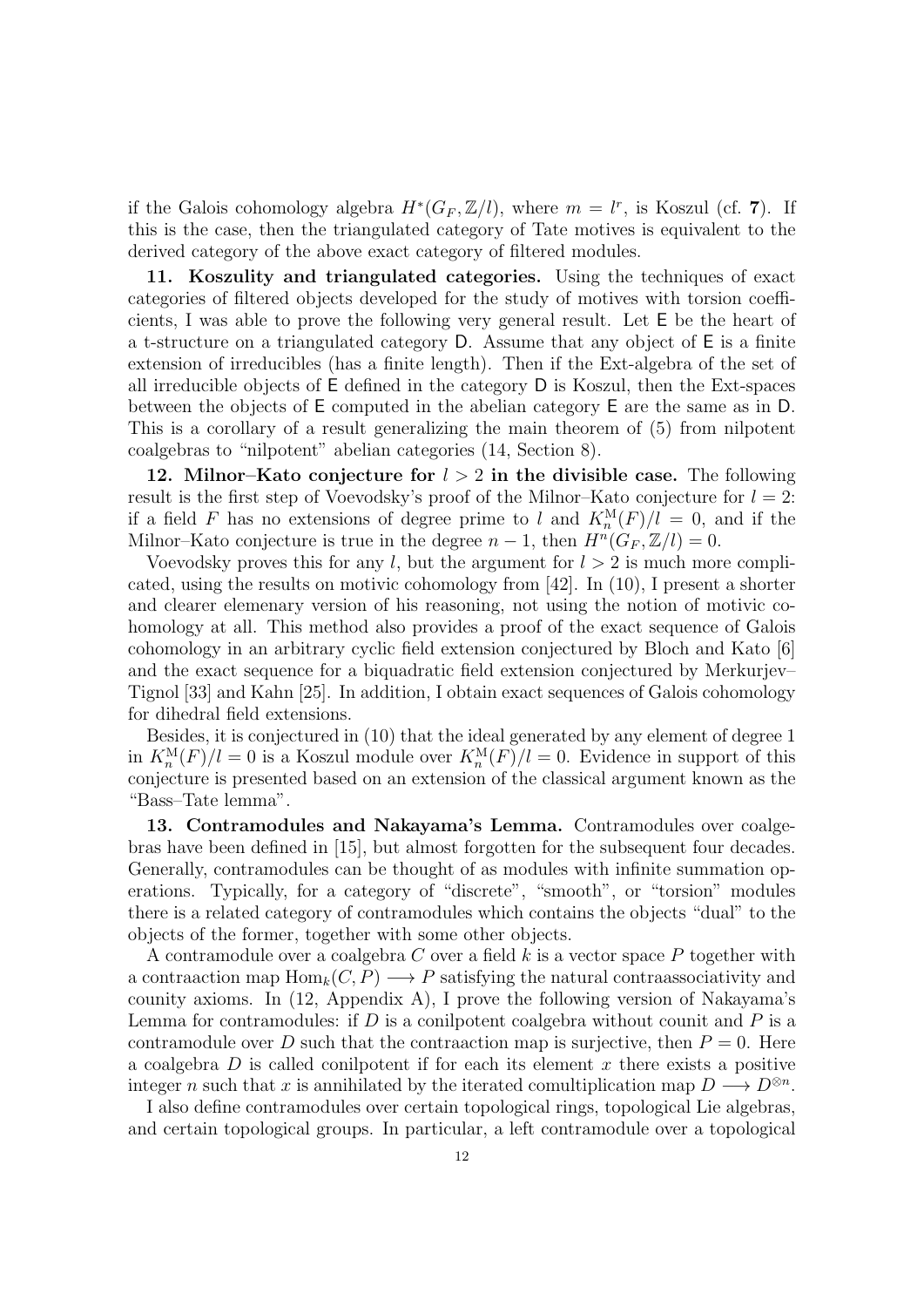ring R with a base of neighborhoods of zero formed by open right ideals is a set P endowed with a contraaction map  $R[[P]] \longrightarrow P$ , where  $R[[X]]$  denotes the set of all infinite formal linear combinations of elements of a set X with the family of coefficients converging to zero in R.

A more general version of Nakayama's lemma for contramodules is proven in (32, Section 1): if T is a topological ring with open right ideals forming a base of neighborhoods of zero and  $m \subset T$  is a topologically nilpotent ideal, then any T-contramodule P for which the contraaction map  $m[[P]] \longrightarrow P$  is surjective vanishes. Further versions of contramodule Nakayama lemma are presented in my papers (17, Section D.1), (24, Section 6), and (55, Section 6).

14. Comodule-contramodule correspondence. The addditive category of projective contramodules over a coalgebra  $C$  is equivalent to the category of injective comodules over C. One would like to extend this correspondence by assigning a complex of C-contramodules to a not necessarily injective C-comodule and vice versa. The problem is, the complexes one obtains in this way are often acyclic. The solution is to introduce certain "exotic" derived categories of comodules and contramodules, called the coderived and contraderived categories (see 15 for the definitions). The terminology of "coderived categories" is due to K. Lefèvre-Hasegawa and B. Keller  $[29]$ .

These are certain quotient categories of the homotopy categories of complexes of comodules and contramodules, defined in such a way that the coderived category of comodules is equivalent to the homotopy category of complexes of injective comodules, and the contraderived category of contramodules is equivalent to the homotopy category of complexes of projective contramodules. So the coderived category of C-comodules is equivalent to the contraderived category of C-contramodules. The objects of the coderived category can be thought of as complexes having, in addition to the conventional cohomology in the finite degrees, some kind of "cohomology in the cohomological degree  $-\infty$ "; while the objects of the contraderived category can be considered as having "cohomology in the degree  $+\infty$ ".

Various versions and generalizations of the comodule-contramodule correspondence construction are presented in my books and papers (12, 13, 17, 22, 23, 28, 32, 36, 40, 41, 45, 49, 56).

15. Derived categories of the second kind. Generally speaking, a complex can be thought of in two ways: as a deformation of its cohomology and as a deformation of itself considered without the differential. To the former point of view, the conventional derived categories (the unbounded derived category of an abelian/exact category, the derived category of DG-modules over a DG-ring [28], etc.) correspond. These can be called the *derived categories of the first kind*. To the latter point of view, the coderived and contraderived categories correspond; these can be called the derived categories of the second kind. The terminology comes from the classical distinction between the differential derived functors of the first and the second kind [24].

Suppose that we have the category of complexes over an exact category, or the category of DG-modules over a DG-ring, or the category of DG-comodules over a DG-coalgebra, etc. The corresponding coderived category  $D^{\infty}$  is defined as the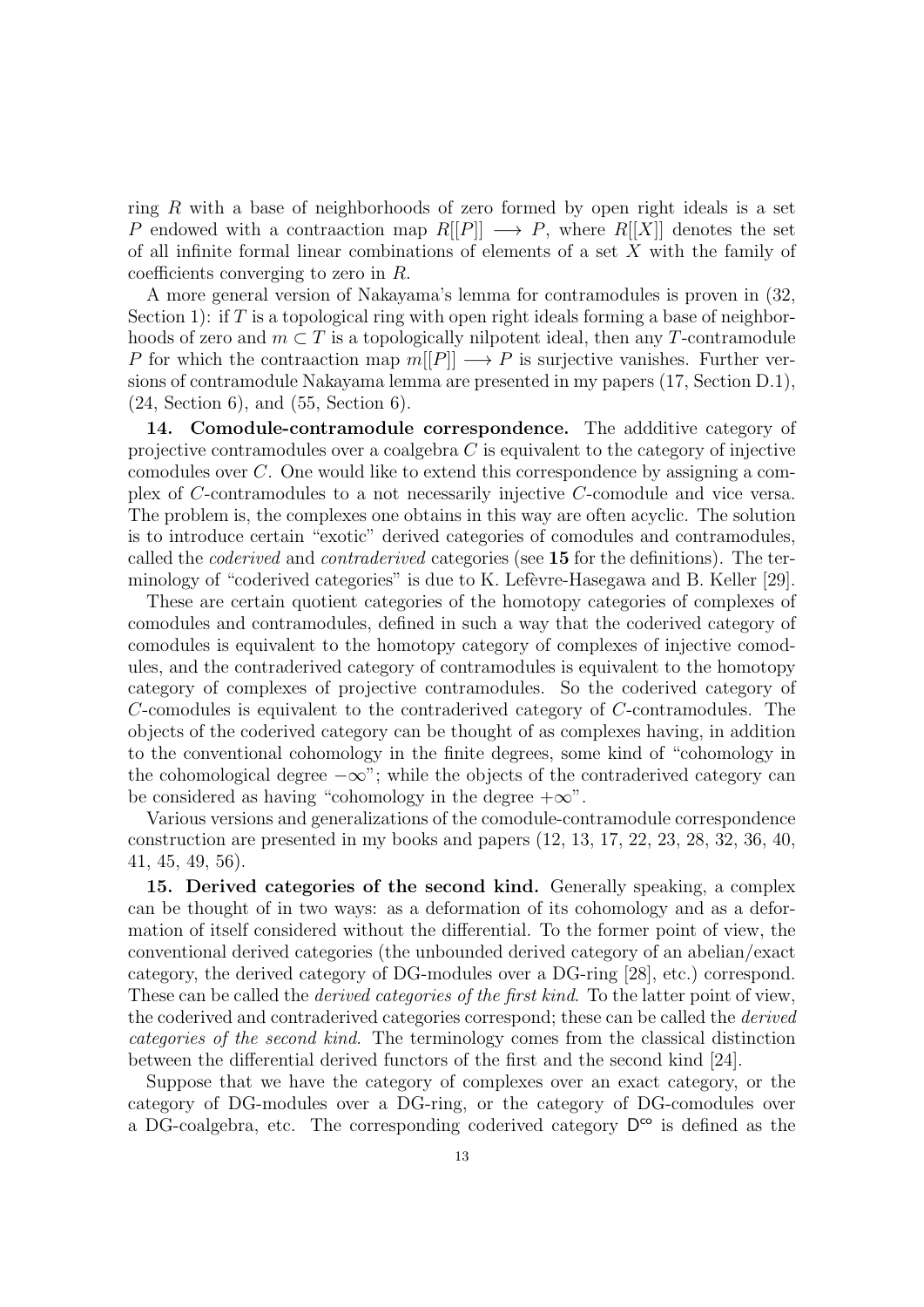quotient category of the homotopy category of complexes, DG-modules, etc. by its minimal triangulated subcategory, contraining all the totalizations of short exact sequences of complexes, DG-modules, etc. and closed under infinite direct sums. The objects in this minimal triangulated subcategory are called coacyclic. To obtain the definition of the contraderived category  $D^{ctr}$ , one has to replace infinite direct sums with infinite products (the objects in the corresponding minimal triangulated subcategory are called contraacyclic). For these definitions to work well, the operations of infinite direct sums/products have to preserve exactness; so one is not supposed to apply the definition of the contraderived category to DG-comodules, but rather to DG-contramodules. Then any coacyclic or contraacyclic complex, DG-module, etc. is acyclic; the converse is not true in general.

The definitions of the derived categories of the second kind make perfect sense for CDG-modules, CDG-comodules, and CDG-contramodules; while the conventional derived categories (of the first kind) do not, because the CDG structures have no cohomology (see 3). In many contexts, the (conventional) derived categories are most suitable for modules, the coderived categories for comodules, and the contraderived categories for contramodules. However, the derived categories of the second kind for CDG-modules can be useful, too (13, 15, 19).

16. Koszul duality or "triality". One would like, e. g., given a Lie algebra g, define a version of the derived category of DG-comodules over the standard homological complex  $C_*(\mathfrak{g},k)$  in such a way that it would be equivalent to the derived category of g-modules. The problem is, the standard homological complex of g with coefficients in a nonzero g-module can well be acyclic (e. g., for a nontrivial irreducible module over a reductive Lie algebra). The solution is to consider the coderived category.

To any CDG-coalgebra C, one can assign its cobar-construction, which is a CDG-algebra A. Then the coderived category of CDG-comodules over C, the contraderived category of CDG-contramodules over C, and the coderived=contraderived category of CDG-modules over A are all equivalent (13). The coderived and contraderived categories of A-modules coincide, since the underlying graded algebra of A has a finite homological dimension. When C is coaugmented and conilpotent, the CDG-algebra A is a DG-algebra for which the coderived, contraderived, and the conventional derived categories all coincide. So the derived category of A-modules is equivalent to the two exotic derived categories associated with C.

The somewhat more difficult, relative situation of DG-modules over the de Rham complex is of a special interest. Let  $M$  be a smooth algebraic variety and  $E$  be a vector bundle over it; consider the sheaf of rings of differential operators  $D_{M,E}$  acting in the sections of E. Choosing (perhaps only locally) an algebraic connection  $\nabla$  in E, one can construct the de Rham differential on the graded algebra  $\Omega(M, \text{End}(E))$  of differential forms with coefficients in the endomorphisms of E. This makes  $\Omega(M, \text{End}(E))$ a sheaf of CDG-algebras. Then the derived category of right  $D_{M,E}$ -modules is equivalent to the coderived category of right CDG-modules over  $\Omega(M, \text{End}(E))$ . When M is affine, the derived category of left  $D_{M,E}$ -modules is also equivalent to the contraderived category of left CDG-modules over  $\Omega(M,\mathrm{End}(E)).$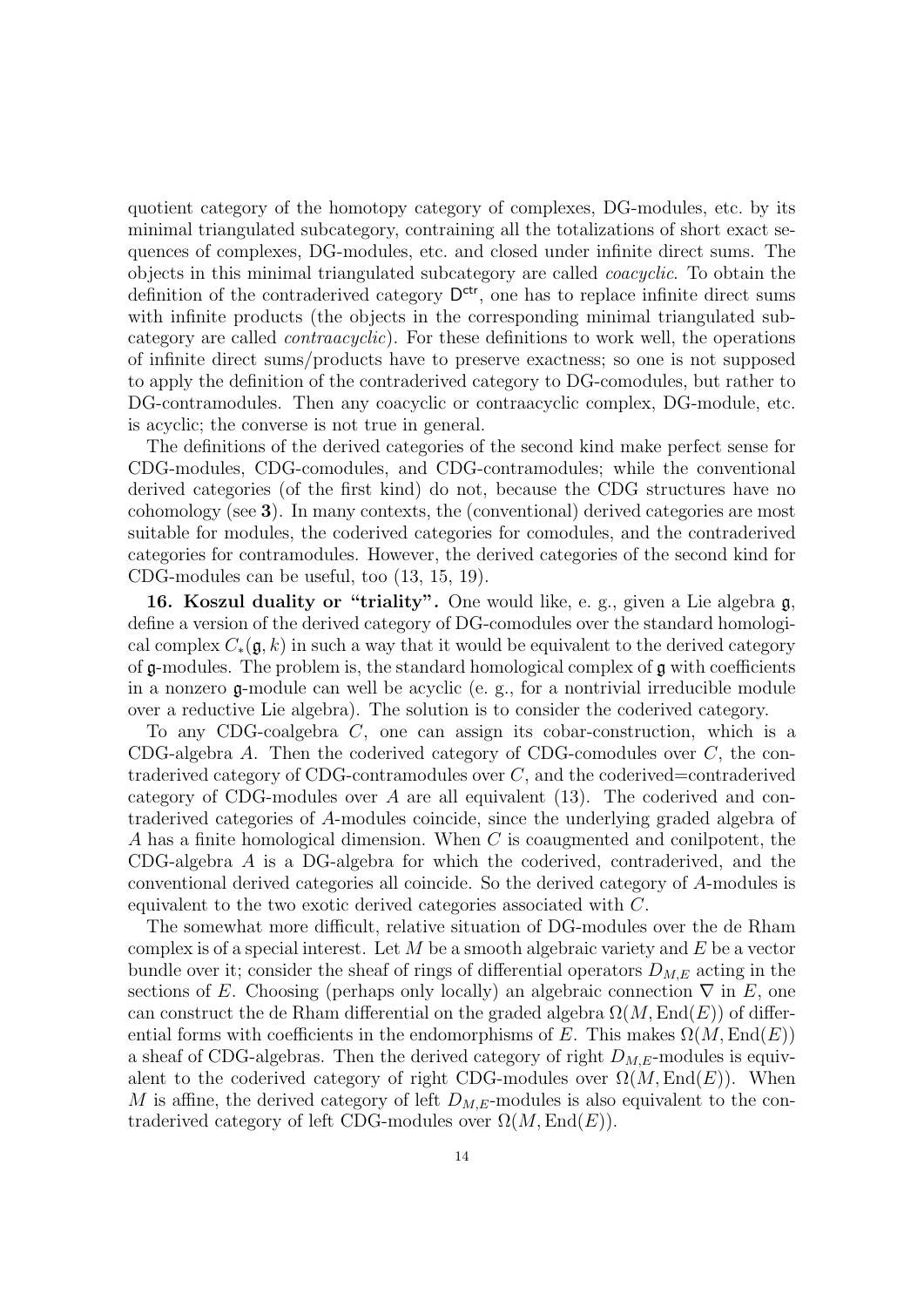17. Semi-infinite homology of associative algebraic structures. The key idea of the monograph (12) is that the associative version of semi-infinite homology arises in the following situation. Let C be a coassociative coalgebra; consider the category of C-C-bicomodules; it is an (associative, noncommutative) tensor category with respect to the operation of cotensor product over  $C$ . Let  $S$  be an associative, unital algebra object in this tensor category; such an algebraic structure I call a semialgebra. Semialgebras are the natural objects dual to corings (cf. [11]).

One can consider S-module structures on left or right C-comodules; these I call left and right S-semimodules. The category of left S-semimodules is abelian whenever S is an injective right C-comodule and vice versa; so I suppose that  $S$  is injective over C both from the left and from the right. The semitensor product over S is a natural functor mixing the cotensor product over C and the tensor product over S relative to C; it is neither left, nor right exact. Its double-sided derived functor, denoted by SemiTor<sup>S</sup>, is the associative semi-infinite homology.

Defining double-sided derived functors of functors of two arguments is simple enough provided that one has the appropriate versions of exotic derived categories at hand. The exotic derived category of semimodules that one needs is called the semiderived category; it is a mixture of the coderived category over  $C$  and the derived category over S relative to C. The semiderived category of S-semimodules is defined as the quotient category of the homotopy category of complexes of S-semimodules by the thick subcategory formed by all the complexes that are coacyclic as the complexes of C-comodules. The functor SemiTor<sup>S</sup> is defined on the Carthesian product of the semiderived categories of right and left S-semimodules.

This definition of the semi-infinite homology agrees well with the semi-infinite homology of Tate Lie algebras as defined in [5], as S. Arkhipov and I prove in our jointly written Appendix D to (12). The approach to semi-infinite homology developed in (12) allows also to define, e. g., the semi-infinite homology of locally compact totally disconnected topological groups.

18. Semimodule-semicontramodule correspondence. One can define semicontramodules over a semialgebra S over a coalgebra C as C-contramodules with a certain additional structure related to S. One can define the semiderived category of S-semicontramodules just like it was done in the semimodule case above, and establish an equivalence between it and the semiderived category of S-semimodules, generalizing the comodule-contramodule correspondence (see 14). This allows to formulate the classical duality between complexes of representations of an infinitedimensional Lie algebra with the complementary central charges, e. g., c and  $26 - c$ in the Virasoro case [16, 38], as a covariant equivalence of triangulated categories. This equivalence of triangulated categories of representations of a Tate Lie algebra is one of the main results of the monograph (12).

Using semicontramodules, one also defines the semi-infinite cohomology functor for associative algebraic structures, denoted  $SemiExt_S$ . Its first argument is a complex of S-semimodules, while the second argument is a complex of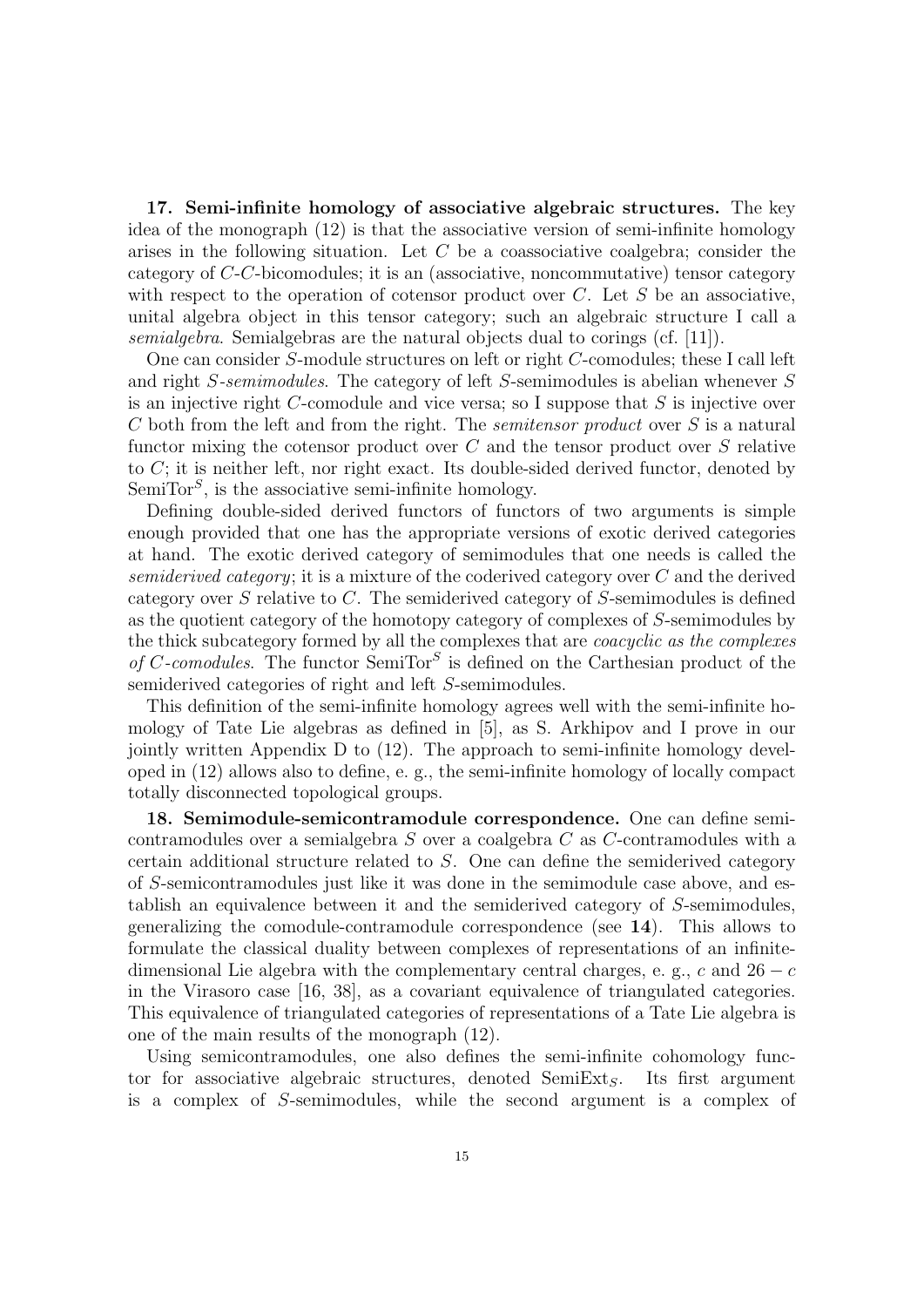S-semicontramodules. The semimodule-semicontramodule correspondence transforms the functor SemiExt<sub>s</sub> into the Hom functors in the semiderived categories of S-semimodules and S-semiconramodules.

19. Morphisms through a common subcategory. A very different approach to the semi-infnite cohomology of associative algebras was developed originally by R. Bezrukavnikov; later I joined his effort to generalize it. In (11), the semi-infinite cohomology of finite-dimensional graded algebras of a certain type is interpreted as morphisms between objects of two different derived categories of modules through their common triangulated subcategory.

20. Galois cohomology of global fields. Let  $F$  be a one-dimensional local or global field, i. e., an algebraic field extension of  $\mathbb{Q}_p$ ,  $\mathbb{Q}$ ,  $\mathbb{F}_p((z))$ ,  $\mathbb{F}_p(z)$ , or R. It is shown in my paper (18) that the Galois cohomology algebra  $\bigoplus_n H^n(G_F, \mu_l^{\otimes n})$  is Koszul for any prime number  $l$ , confirming the Koszulity conjecture from  $7$  in the case of one-dimensional fields.

Assuming that either l is odd, or F contains a square root of  $-1$ , or F is a local field, it is also shown that the module Koszulity conjectures from 9 and 12 hold for the Milnor K-theory/Galois cohomology algebra of F. The proofs are based on the Class Field Theory (including certain arguments from Chevalley's proof of the Second inequality and particular cases of the Chebotarev Density Theorem) and constructions of commutative PBW-bases (quadratic commutative Groebner bases).

This work was originally started in collaboration with A. Vishik in 1995 and later finished by myself in 2010.

21. Nonflat Koszulity. The Koszul property is traditionally defined either for positively graded algebras  $A = k \oplus A_1 \oplus A_2 \oplus \cdots$  over a field k  $(5, 9)$ , or for nonnegatively graded algebras  $A = A_0 \oplus A_1 \oplus A_2 \oplus \cdots$  such that  $A_0$  is a semisimple algebra [4]. It is pretty straightforward to generalize this definition to the case of an arbitrary ring  $A_0$ , assuming that all  $A_n$  are flat right  $A_0$ -modules (12, Section 0.4 and Chapter 11). For the purposes of the theory of Artin–Tate (as opposed to simply Tate, cf. 10) motives with finite coefficients one needs, however, to define the Koszul property of nonnegatively graded rings without any flatness assumptions.

The following definition is introduced in my paper (14). A graded ring  $A = A_0 \oplus$  $A_1 \oplus A_2 \oplus \cdots$  is said to be Koszul if there exists an exact category G together with a shift functor  $X \mapsto X(1)$  on G and an embedding of the additive category of finitely generated projective right  $A_0$ -modules into G satisfying the following conditions. The shift functor is an auto-equivalence of the exact category  $G$ . Let  $G_0$  denote the image of the above embedding; set  $G_i = G_0(i)$  for  $i \in \mathbb{Z}$ . Then all objects of G must be obtainable from objects of  $G_i$  using iterated extensions. Finally, one should have  $\text{Ext}_{\mathsf{G}}^{i}(A_0, A_0(j)) = 0$  for  $i \neq j$  and there should exist multiplicative isomorphisms  $\text{Ext}_{\mathsf{G}}^{n}(A_0, A_0(n)) \simeq A_n$ , where, by an abuse of notation,  $A_0$  denotes the object of  $\mathsf{G}_0$ corresponding to the right  $A_0$ -module  $A_0$ .

When A is a flat right  $A_0$ -module, A is a Koszul ring if and only if  $\text{Tor}_{ij}^A(A_0, A_0) = 0$ for  $i \neq j$ . In the general case, the Koszul property does not depent on the zero-degree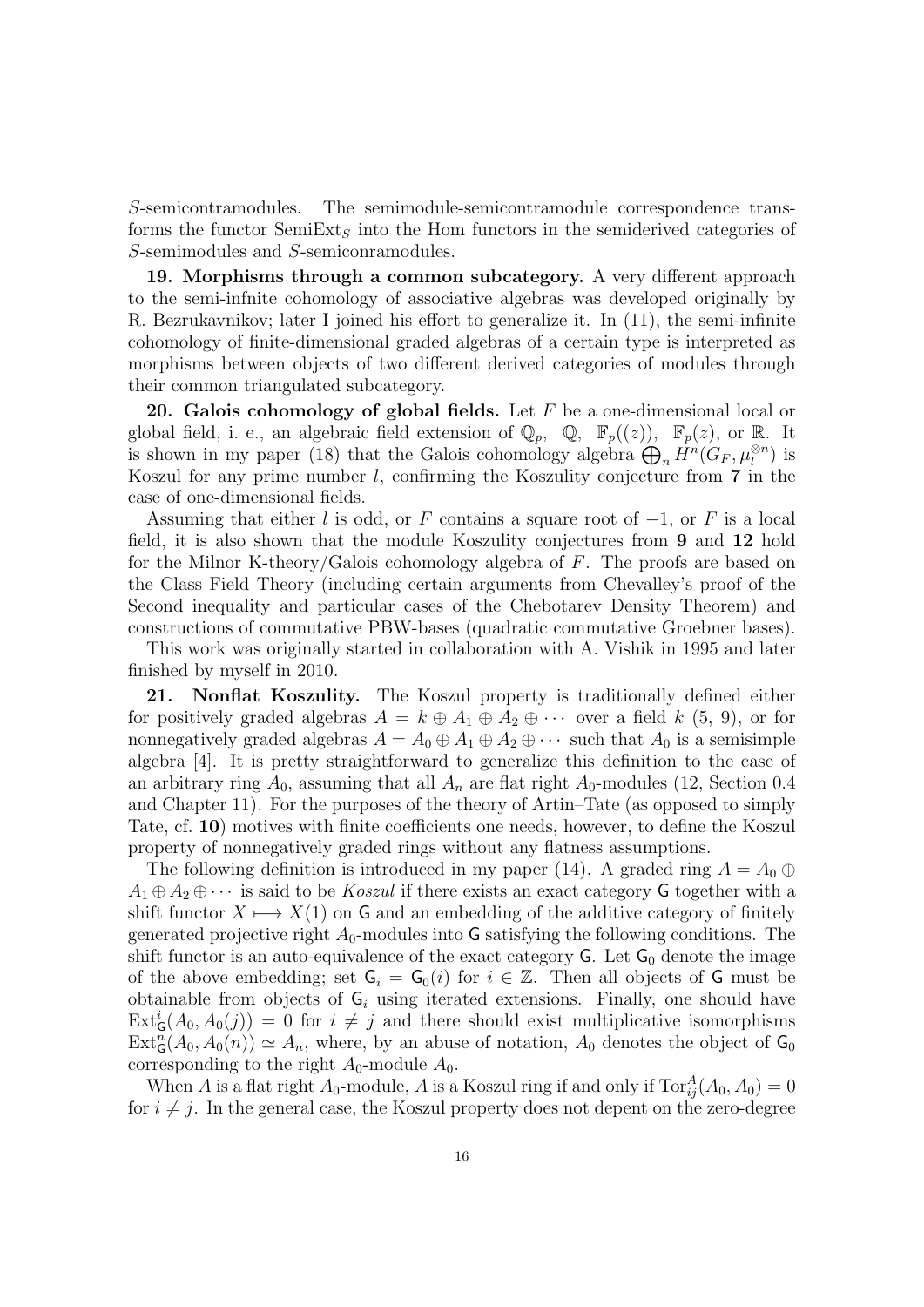component of a graded ring A. Given a morphism of rings  $A'_0 \longrightarrow A_0$ , the graded ring  $A' = A'_0 \oplus A_1 \oplus A_2 \oplus \cdots$  is Koszul if and only if the graded ring A is.

22. Integral Tate motives. Among Beilinson's conjectures [3] about mixed motives, there is the conjecture that the Ext spaces between Tate motives with rational coefficients (over a field) can be computed in the abelian subcategory of mixed Tate motives. Bloch and Kriz [7] call it the  $K(\pi, 1)$ -conjecture. Another name for it is the silly filtration conjecture (14).

In fact, this conjecture can be considered independently of the existence of an abelian category of mixed Tate motives  $(i, e, o)$ , of the Beilinson–Soulé vanishing conjectures). Let us discuss it in the case of Tate motives with integral coefficients. Let M denote the minimal full subcategory of the triangulated category of motives with integral coefficients over a field F containing the Tate objects  $\mathbb{Z}(i)$  and closed under extensions. The  $K(\pi, 1)$ -conjecture claims that any morphism  $X \longrightarrow Y[n]$  with X,  $Y \in M$  and  $n \geq 2$  can be factorized into a composition of similar morphisms of the degree  $n = 1$  between objects of M.

Assume that the silly filtration conjecture holds for a field  $F$ , as do the vanishing conjectures and the Beilinson–Lichtenbaum conjecture. Then there is a natural internally graded DG-coalgebra C over  $\mathbb Z$  with torsion-free components and the cohomology concentrated in the internal degree 0 such that the triangulated category of Tate motives with integral coefficients over  $F$  is equivalent to the full subcategory of the derived category of DG-comodules over C generated by the trivial DG-comodules  $\mathbb{Z}(i)$ . The DG-coalgebra C is to be considered up to quasi-isomorphism in the class of positively internally graded DG-coalgebras with torsion-free components. It is important that the zero cohomology of  $C$  is not torsion-free over  $\mathbb{Z}$ , which does not allow to recover the quasi-isomorphism class of C from its cohomology coalgebra.

23. Artin–Tate motivic sheaves. The problem of constructing an abelian category of mixed motives over with finite  $\mathbb{Z}/m$ -coefficients over a scheme X in terms of the étale topology of X was posed by Beilinson in [3]. In my paper  $(20)$ , I construct such an exact category of mixed Artin–Tate motivic sheaves with coefficients  $\mathbb{Z}/m$ over an algebraic variety  $X$  over a field  $K$  of characteristic prime to  $m$ .

Namely, let  $\mathsf{E}^m_X$  be the category of constructible étale sheaves of  $\mathbb{Z}/m$ -modules over X whose stalks over the scheme points of X form permutational representations of the respective absolute Galois groups with coefficients in  $\mathbb{Z}/m$ . A short sequence in  $\mathsf{E}_X^m$  is said to be exact if the related short sequences of stalks at the scheme points are split exact as the Galois group representations. The objects of the exact category  $\mathsf{F}^m_X$  are étale sheaves of  $\mathbb{Z}/m$ -modules M over X endowed with a finite decreasing filtration F such that the étale sheaves  $F^i M / F^{i+1} M$  are objects of  $\mathsf{E}^m_X$  twisted with the cyclotomic sheaves  $\mu_m^{\otimes i}$ . A short sequence with zero composition in  $\mathsf{F}_X^m$  is exact if the related sequences of twisted quotient sheaves are exact in  $\mathsf{E}^m_X$ .

For any variety  $Y$  quasi-finite over  $X$  one can define its relative cohomological motive with compact supports as an object of  $\mathsf{E}^m_X$ . Several versions of the assertion that  $\mathsf{E}_X^m$  is generated by such objects are proven in (20). Furthermore, let  $\pi: E_t \longrightarrow$  $Nis$  denote the natural map between the big étale and Nisnevich sites of varieties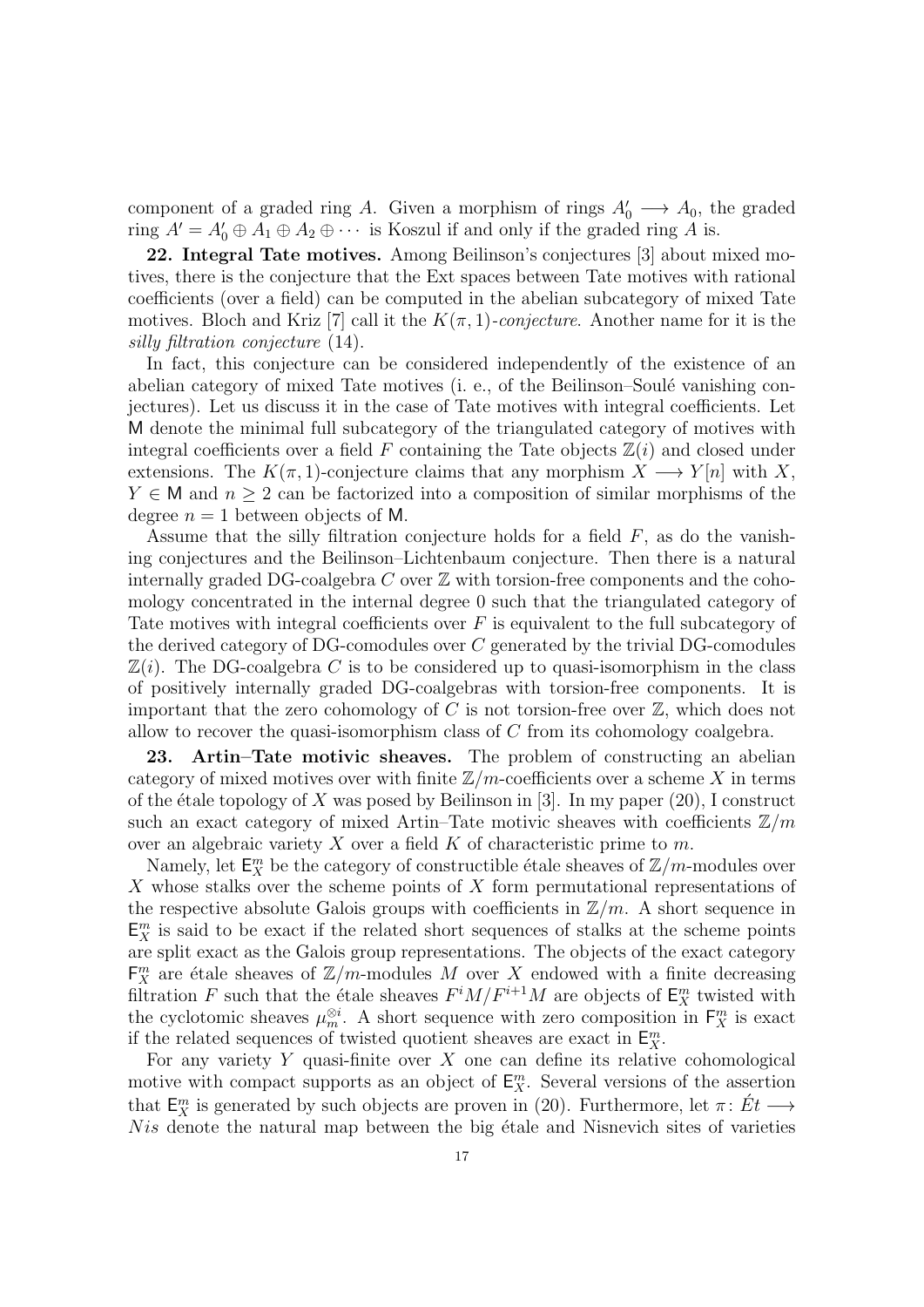over  $K$ . Then there are natural maps

$$
\mathrm{Ext}^*_{\mathbf{F}^m_X}(\mathbb{Z}/m,\mathbb{Z}/m(i)) \longrightarrow \mathbb{H}^*_{Nis}(X, \tau_{\leq i} \mathbb{R} \pi_* \mu_m^{\otimes i}).
$$

The Nisnevich hypercohomology in the right hand side is the motivic cohomology of X with coefficients in  $\mathbb{Z}/m(i)$  as predicted by the Beilinson–Lichtenbaum conjecture, proven by Voevodsky, Rost, et. al. [42, 44]. It is shown in (20) that the above maps are isomorphisms for all varieties étale over  $X$  if and only if they are isomorphisms for all the scheme points of such varieties.

The latter property is the assertion of the  $K(\pi,1)/$  silly filtration conjecture for the finite extensions of the residue fields of the points of  $X$ . When  $K$  contains a primitive m-root of unity, it can be interpreted as a Koszulity hypothesis  $(14)$ .

Furthermore, in the new, October 2011 version of (20) the following connection between the exact categories  $F_X^m$  and the hypothetical triangulated categories  $DM(X, \mathbb{Z}/m)$  of motivic sheaves with coefficients  $\mathbb{Z}/m$  over algebraic varieties X over K is established. Assuming the existence of the categories  $DM(X, \mathbb{Z}/m)$  and their commonly expected properties, the minimal full subcategory of  $DM(X, \mathbb{Z}/m)$ containing the Tate twists of the compactly supported relative cohomological motives  $M_{cc}^{m}(Y/X)$  of varieties Y quasi-finite over X and closed under extensions, with its induced exact category structure, is equivalent to the exact category  $\mathsf{F}_X^m$ .

The latter result does not depend on any silly filtration/Koszulity hypotheses. Assuming these, I prove that the Ext groups in the exact category  $F_X^m$  and in the triangulated category  $DM(X, \mathbb{Z}/m)$  are isomorphic for pairs of objects the second of which is the object  $M_{cc}^m(Y)/X$  for a smooth variety Y finite over X.

24. Algebra of closed forms. Let  $D$  be either an affine space over a field of characteristic zero, or a formal disk, or a complex analytic disk, or an affine space with divided powers over a field of any characteristic, or a formal disk with divided powers. Let  $z_1, \ldots, z_u$  be the coordinates in D; fix  $0 \le v \le u$ . Consider the algebra  $Z$  of closed differential forms in  $D$ , regular outside the first  $v$  coordinate hyperplanes  ${z<sub>s</sub> = 0}$ ,  $1 \leq s \leq v$ , and having at most logarithmic singularities along these hyperplanes. It is shown in my note (16) that the algebra Z is Koszul.

Furthermore, in some of the above settings it is more natural to consider Z as a topological algebra. An appropriate purely algebraic setting for topological Koszulity is suggested in (16), making the algebra Z topologically Koszul, too.

This solves a problem posed to me by A. Levin in 2003 in connection with his preprint [30], where the algebras of closed forms appear in the description of the abelian category of real Hodge–Tate sheaves on a complex algebraic variety.

25. Coherent analogues of matrix factorizations. Let  $X$  be a separated Noetherian scheme with enough vector bundles,  $\mathcal L$  be a line bundle on X, and  $w \in$  $\mathcal{L}(X)$  be a nonzero-dividing section, i. e., the map  $w: \mathcal{O}_X \longrightarrow \mathcal{L}$  is an embedding of sheaves. A matrix factorization of w is a pair of vector bundles  $\mathcal{U}^0$  and  $\mathcal{U}^1 \otimes \mathcal{L}^{\otimes 1/2}$  on X together with morphisms  $\mathcal{U}^0 \longrightarrow \mathcal{U}^1 \otimes \mathcal{L}^{\otimes 1/2}$  and  $\mathcal{U}^1 \otimes \mathcal{L}^{\otimes 1/2} \longrightarrow \mathcal{U}^0 \otimes \mathcal{L}$ , both of whose compositions are equal to the multiplication with  $w$ . Replacing vector bundles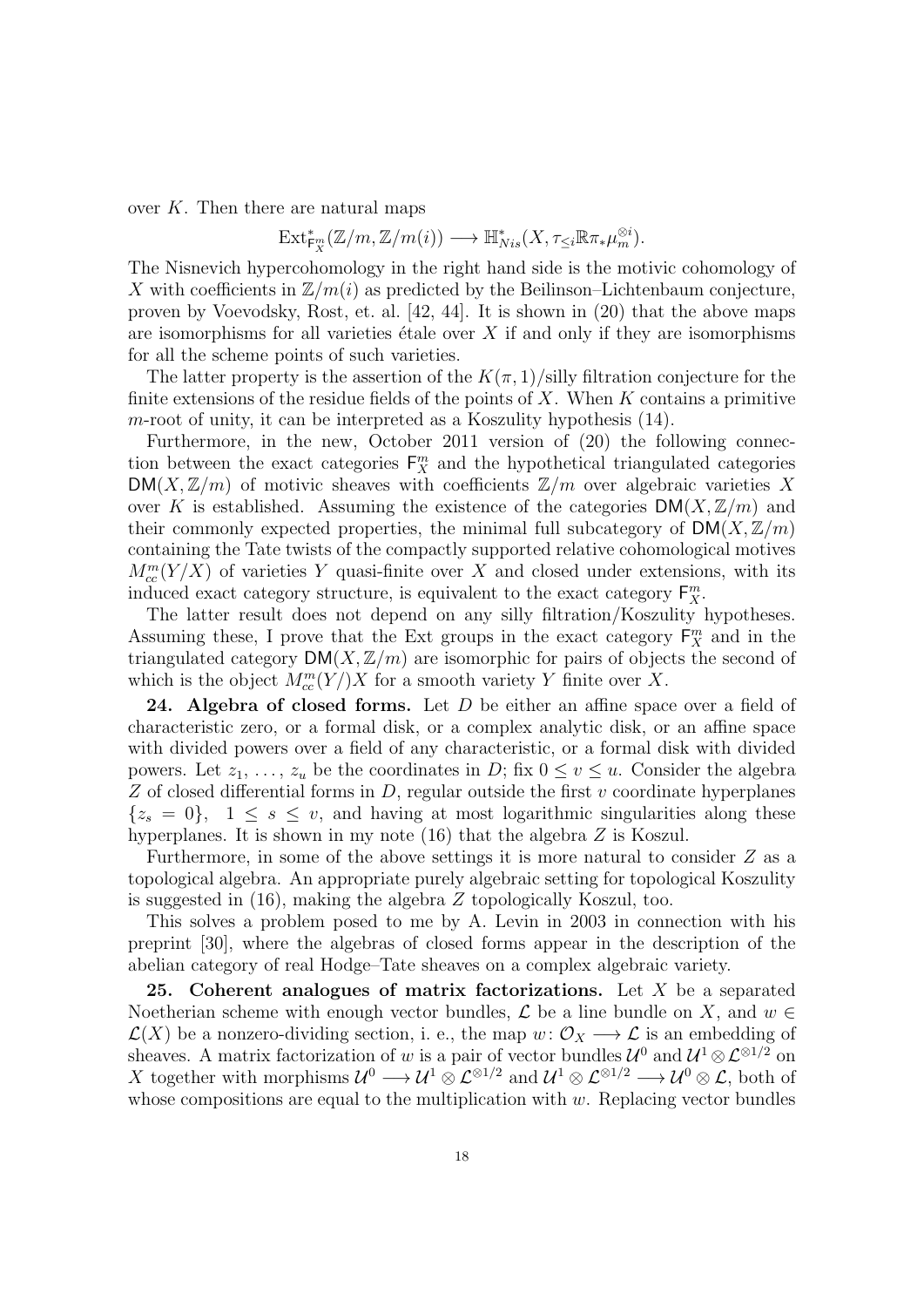with coherent or quasi-coherent sheaves, one obtains the definition of a coherent or quasi-coherent (analogue of) matrix factorization.

Matrix factorizations form a  $\mathbb{Z}/2$ -graded DG-category with a natural additional exact category structure, so the construction of the derived category of the second kind (see 15) is applicable to them. The absolute derived category of (coherent) matrix factorizations is defined as the quotient category of their homotopy category by the minimal thick subcategory containing the totalizations of short exact sequences of (coherent) matrix factorizations. It is shown in my paper with A. Efimov (19) (in the generality of arbitrary Noetherian quasi-coherent CDG-algebras) that the absolute derived category of conventional (locally free) matrix factorizations is a full triangulated subcategory of the absolute derived category of coherent matrix factorizations. When  $X$  is regular, these two categories coincide.

Let  $X_0$  denote the closed subscheme of X defined locally by the equation  $w = 0$ . The triangulated category  $\mathcal{D}_{S_g}^b(X_0)$  of singularities of  $X_0$  is defined as the quotient category of the bounded derived category of coherent sheaves on  $X_0$  by the bounded derived category of vector bundles on  $X_0$ . Orlov [35] constructs a fully faithful functor from the absolute derived category of locally free matrix factorizations (of finite rank) to the triangulated category of singularities  $\mathcal{D}_{Sg}^{b}(X_0)$ . When X is regular, this functor is an equivalence of triangulated categories.

We explain in (19) that Orlov's functor can be transformed into an equivalence of triangulated categories even in the singular case by replacing the source category with a "larger" one and the target category with a "smaller" one. The triangulated category  $\mathcal{D}_{S_g}^b(X_0/X)$  of relative singularities of  $X_0$  in X is defined as the quotient category of the bounded derived category of coherent sheaves on  $X_0$  by the thick subcategory generated by the derived inverse images of coherent sheaves from X. The absolute derived category of coherent matrix factorizations of  $w$  is equivalent to the triangulated category of relative singularities  $\mathcal{D}_{Sg}^{b}(X_0/X)$ .

Moreover, the image of the absolute derived category of locally free matrix factorizations under Orlov's fully faithful functor is described as the kernel of the direct image functor  $\mathcal{D}_{S_g}^b(X_0) \longrightarrow \mathcal{D}_{S_g}^b(X)$  acting between the triangulated categories of singularities, or equivalently, the left or right orthogonal complement to the derived inverse images of coherent sheaves from X in the triangulated category  $\mathcal{D}_{S_g}^b(X_0)$ .

26. Hochschild (co)homology of the second kind. In spirit of the general philosophy of differential derived functors of the first and the second kind, one can define two kinds of Hochschild (co)homology groups for a DG-algebra or a DG-category (at least, over a field). The difference between the two constructions lies in two ways of constructing the total complex of a bicomplex: one can either take infinite direct sums along the diagonals, or infinite products. For CDG-algebras or CDG-categories, it is only the Hochschild (co)homology of the second kind that are interesting, while the (co)homology of the first kind tend to vanish whenever the curvature elements are nonzero. Hochschild homology of the second kind are otherwise known as Borel– Moore Hochschild homology, and Hochschild cohomology of the second kind as compactly supported Hochschild cohomology [12].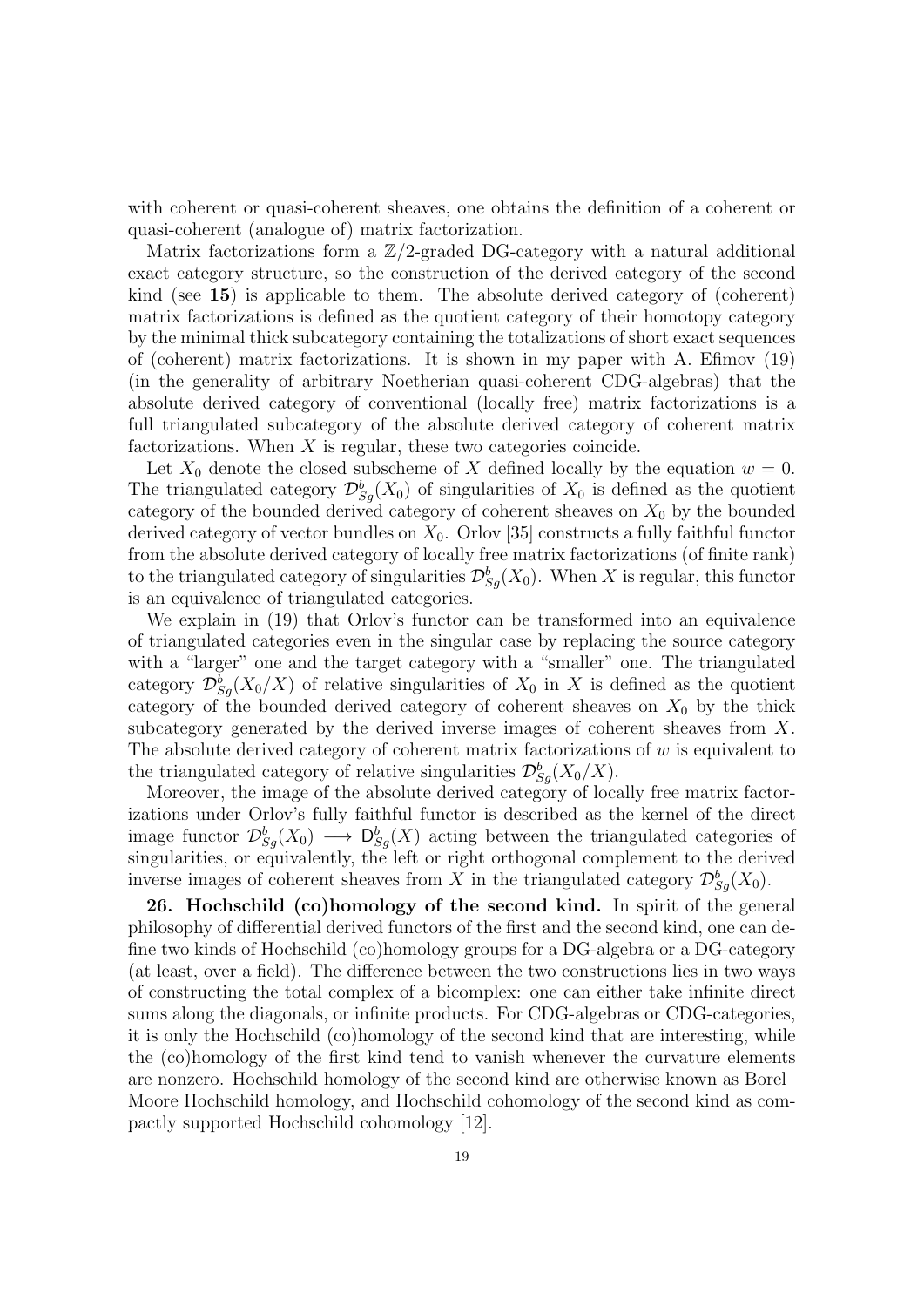To a CDG-ring or CDG-category  $B$ , one can assign the DG-category  $C$  of right CDG-modules over  $B$  whose underlying graded  $B$ -modules are projective and finitely generated. In connection with the recent work on the Hochschild cohomology of the DG-categories of matrix factorizations [41, 14], the question on the relation between the Hochschild (co)homology of the second kind of B and the Hochschild (co)homology of the first kind of C arose. In my paper with A. Polishchuk  $(15)$ , we work out the foundations of the theory while developing an approach to this comparison problem based on the constructions of two kinds of derived categories of DG-modules (see 15).

First of all, at least for any CDG-category B over a field, the CDG-category B and the DG-category C have naturally isomorphic Hochschild (co)homology of the second kind. Secondly, there are natural maps between the two kinds of Hochschild (co)homology of a DG-category, and sufficient conditions for these maps to be isomorphisms can be formulated in terms of a comparison between the two kinds of derived categories of DG-bimodules. In particular, for the DG-category C as above, a kind of "resolution of the diagonal" condition for the diagonal CDG-bimodule B over B guarantees an isomorphism of the two kinds of Hochschild (co)homology of C.

Applying these results to the case of the  $\mathbb{Z}/2$ -graded CDG-algebra B describing matrix factorizations of a function  $w$  on a smooth affine variety, we conclude that the Hochschild (co)homology of the second kind for  $B$  and the Hochschild (co)homology of the first kind for  $C$  are naturally isomorphic provided that  $w$  has no other critical values but zero. In the general case of a regular function  $w$  on a smooth affine variety X over a field  $k$  of characteristic zero, the Hochschild (co)homology of the second kind of the CDG-algebra B is identified with the direct sum of the Hochschild (co)homologies of the DG-categories  $C_{c_i}$  of locally free matrix factorizations of the potentials  $w-c_i$  on the variety X, where  $c_i \in k$  are the critical values of the function w.

#### **REFERENCES**

- [1] J. Aaronson, D. Gilat, M. Keane, V. de Valk. An algebraic construction of a class of onedependent processes. Annals of Probab. 17, #1, p. 128–143, 1989.
- [2] J. Backelin. A distributiveness property of augmented algebras and some related homological results. Ph. D. Thesis, Stockholm, 1981.
- [3] A. Beilinson. Height pairing between algebraic cycles. Lect. Notes Math. 1289, p. 1–26, 1987.
- [4] A. A. Beilinson, V. A. Ginzburg, W. Soergel. Koszul duality patterns in representation theory. Journ. Amer. Math. Soc. 9, #2, p. 473–527, 1996.
- [5] A. Beilinson, V. Drinfeld. Chiral algebras. AMS Colloquium Publications, 51. AMS, Providence, RI, 2004.
- [6] S. Bloch, K. Kato. P-adic étale cohomology. *Publ. Math. IHES*  $63$ , p. 107–152, 1986.
- [7] S. Bloch, I. Kriz. Mixed Tate motives. Annals of Math. 140, #3, p. 557–605, 1994.
- [8] F. Bogomolov. On the structure of Galois groups of the fields of rational functions. Proc. Symp. Pure Math. 58.2, p. 83–88, 1995.
- [9] A. I. Bondal. Representations of associative algebras and coherent sheaves. Math. USSR *Izvestiya* **34**,  $\#1$ , p. 23–42, 1990.
- [10] A. I. Bondal, A. E. Polishchuk. Homological properties of associative algebras: the method of helices. Russian Acad. Sci. Izvestiya Math.  $42, \#2, p. 219-260, 1994$ .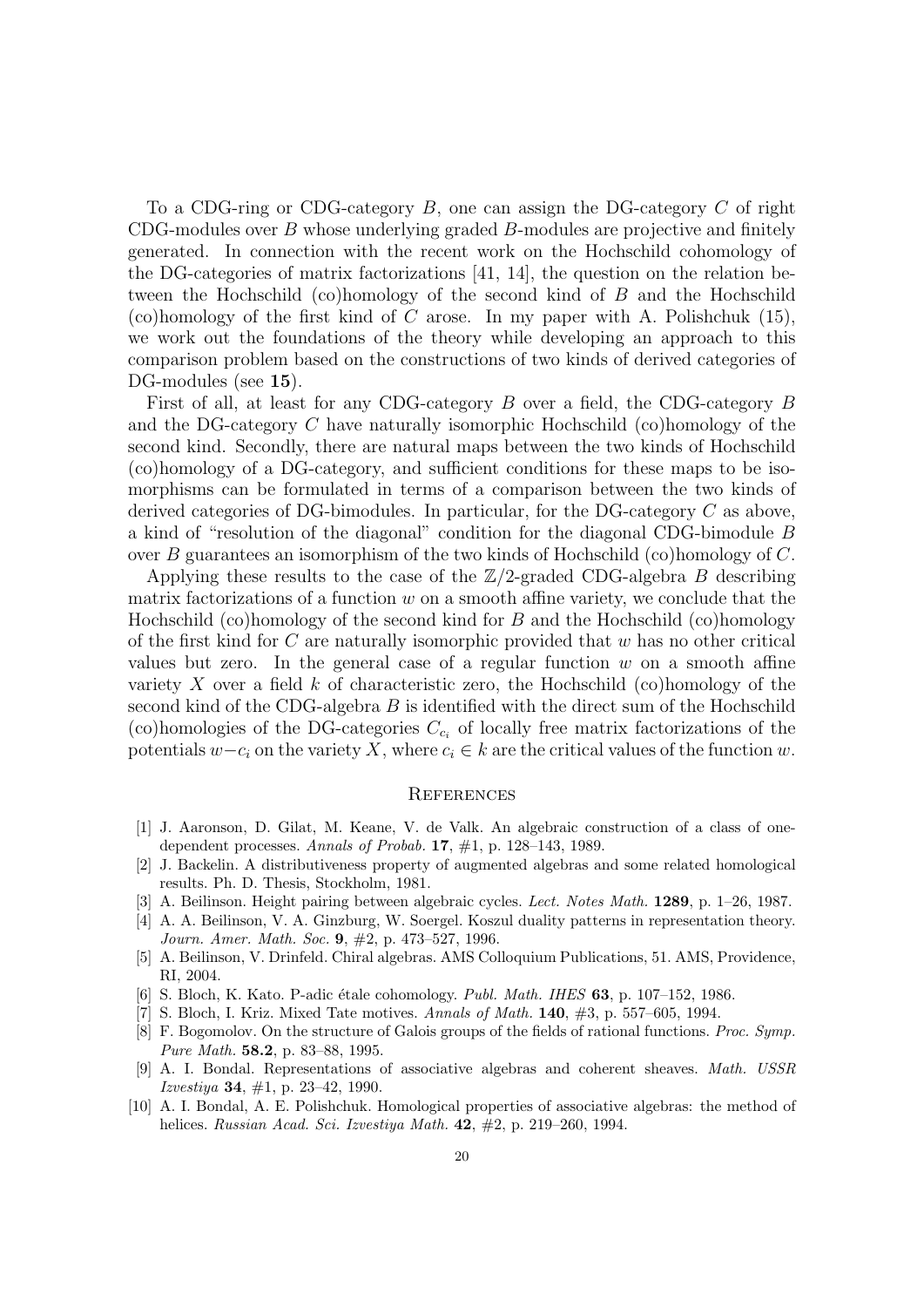- [11] T. Brzezinski, R. Wisbauer. Corings and comodules. London Mathematical Society Lecture Note Series, 309. Cambridge University Press, Cambridge, 2003.
- [12] A. Caldararu, J. Tu. Curved A-infinity algebras and Landau-Ginzburg models. Electronic preprint arXiv:1007.2679 [math.KT].
- [13] V. G. Drinfeld. On quadratic quasi-commutational relations in quasi-classical limit. Mat. Fizika, Funkc. Analiz, p. 25–34, "Naukova Dumka", Kiev, 1986. English translation in: Selecta Math. Sovietica 11, #4, p. 317–326, 1992.
- [14] T. Dyckerhoff. Compact generators in categories of matrix factorizations. Electronic preprint arXiv:0904.4713 [math.AG].
- [15] S. Eilenberg, J. C. Moore. Foundations of relative homological algebra. Memoirs Amer. Math. Soc. 55, 1965.
- [16] B. Feigin, D. Fuchs. Verma modules over the Virasoro algebra. Topology (Leningrad, 1982), p. 230–245, Lecture Notes in Math. 1060, Springer, Berlin, 1984.
- [17] A. Gandolfi, M. Keane, V. de Valk. Extremal two-correlations of two-valued stationary onedependent processes. Probab. Theory Related Fields 80, #3, p. 475–480, 1989.
- [18] T. Geisser. Tate's conjecture, algebraic cycles and rational K-theory in characteristic p. K-Theory, 13, #2, p. 109–122, 1998.
- [19] A. Givental. Plücker formulas and Cartan matrices. Russian Math. Surveys 44, #3, p. 193–194, 1989.
- [20] A. Goncharov. Geometry of configurations, polylogarithms, and motivic cohomology. Advances in Math. 144, #2, p. 197–318, 1995.
- [21] A. L. Gorodentsev, A. N. Rudakov. Exceptional vector bundles on projective spaces. Duke Math. Journ. 54, #1, p. 115–130, 1987.
- [22] A. L. Gorodentsev. Exceptional vector bundles on surfaces with a moving anticanonical class. Math. USSR Izvestiya 33, #1, p. 67–83, 1989.
- [23] P. Griffiths, J. Harris. Principles of algebraic geometry. Wiley-Interscience, New York, 1978.
- [24] D. Husemoller, J. C. Moore, J. Stasheff. Differential homological algebra and homogeneous spaces. Journ. Pure Appl. Algebra 5, p. 113–185, 1974.
- [25] B. Kahn. On the cohomology of biquadratic extensions. Comment. Math. Helvetici 69, p. 120– 136, 1994.
- [26] K. Kato. Galois cohomology of complete discrete valuation fields. In Algebraic K-theory, Part II (Oberwolfach, 1980), Lecture Notes in Math. 967, p. 215–238, 1982.
- [27] D. Kazhdan, G. Laumon. Gluing of perverse sheaves and discrete series representations. Journ. Geom. Phys. 5, #1, p. 63–120, 1988.
- [28] B. Keller. Deriving DG-categories. Ann. Sci. École Norm. Sup.  $(4)$  27, #1, p. 63–102, 1994.
- [29] B. Keller. Koszul duality and coderived categories (after K. Lefèvre). October 2003. Available from http://www.math.jussieu.fr/~keller/publ/index.html .
- [30] A. Levin. Note on R-Hodge-Tate sheaves. Preprint of Max-Planck-Institut für Mathematik (Bonn) MPIM2001-37, May 2001. Available from http://www.mpim-bonn.mpg.de/preprints/send?bid=1149 .
- [31] S. Lichtenbaum. Values of zeta-functions at non-negative integers. Lect. Notes Math. 1068, p. 127–138, 1983.
- [32] Yu. I. Manin. Some remarks on Koszul algebras and quantum groups. Ann. Inst. Fourier 37, #4, p. 191–205, 1987.
- [33] A. S. Merkurjev, J.-P. Tignol. Galois cohomology of biquadratic extensions. Comment. Math. Helvetici 68, p. 138-169, 1993.
- [34] J. Milnor. Algebraic K-theory and quadratic forms. *Inventiones Math.* 9, p. 318–344, 1970.
- [35] D. Orlov. Matrix factorizations for nonaffine LG-models. Electronic preprint arXiv:1101.4051 [math.AG], to appear in *Mathematische Annalen*.